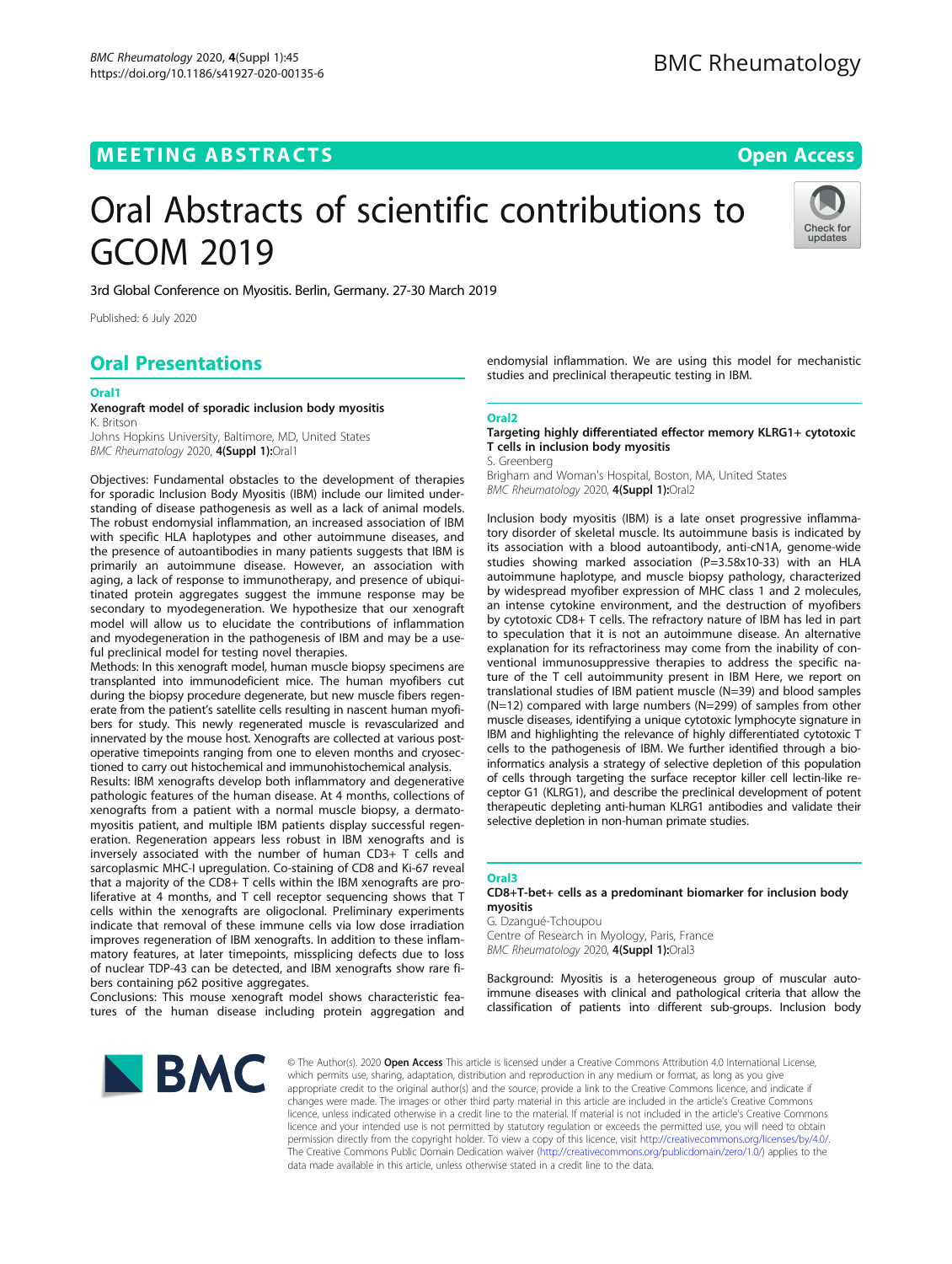myositis is the most frequent myositis above fifty years of age. Diagnosing inclusion body myositis requires expertise and is challenging. Little is known concerning the pathogenic mechanisms of this disease in which conventional suppressive-immune therapies are inefficacious.

Objectives: Our aim was to deepen our understanding of the immune mechanisms involved in inclusion body myositis and identify potential biomarkers.

Methods: Using a panel of thirty-seven markers and mass cytometry, we performed deep immune profiling of peripheral blood cells from inclusion body myositis patients and healthy donors, divided into two cohorts: test and validation cohorts. Potential biomarkers were compared to a pool of myositis control patients (anti-Jo1-, anti-3 hydroxyl-3-methylglutaryl CoA reductase-, and anti-signal recognition particle-positive patients). Results: Unsupervised analyses revealed substantial changes only within CD8+ cells. We observed an increase in the frequency of CD8+ cells that expressed high levels of T-bet, and containing mainly both effector and terminally differentiated memory cells. The senescent marker CD57 was overexpressed in CD8+T-bet+ cells of inclusion body myositis patients compared to healthy donors. As expected, senescent CD8+T-bet+ CD57+ cells of both patients and healthy donors showed a loss of co-stimulatory molecules, and had the immune profile CD28nullCD27nullCD127null. Surprisingly, non-senescent CD8+T-bet+ CD57- cells in inclusion body myositis patients expressed lower levels of CD28, CD27, and CD127, and expressed higher levels of activation markers such as CD38 and HLA-DR compared to healthy donors. Using classification and regression trees alongside receiver operating characteristics curves, we identified and validated a frequency of CD8+T-bet+ cells > 51.5% as a diagnostic biomarker specific to inclusion body myositis, compared to myositis control patients, with a sensitivity of 94.4%, a specificity of 88.5%, and an area under the curve of 0.97.

Conclusion: Using a panel of thirty-seven markers by mass cytometry, we identify a specific activated cell population (CD8+T-bet+ CD57- CD28lowCD27lowCD127low CD38+ HLA-DR+), which could play a role in the physiopathology of inclusion body myositis. We also identify a novel biomarker: CD8+T-bet+ cells, as a predominant biomarker of this disease in comparison to 3 other groups of myositis patients.

## Oral4

Overall and site-specific cancer risk before and after diagnosis of idiopathic inflammatory myopathies: Novel register data from 2002 to 2016 in Sweden

L. Dani

Karolinska Institute and Karolinska University Hospital, Stockholm, Sweden BMC Rheumatology 2020, 4(Suppl 1):Oral4

Objectives: to update knowledge on the cancer risk in idiopathic inflammatory myopathies (IIM) compared to the general population before and after IIM diagnosis.

Methods: population-based matched case-control (before IIM diagnosis) and population-based matched cohort (after IIM diagnosis) study with data from the National Patient Register between 2002 and 2016, the Swedish Cancer Register and the Cause-of-Death Register. We analyzed the association between sex, age at diagnosis, IIM subtypes and overall or site-specific cancer risk in a defined time interval within a long follow-up period before and after IIM diagnosis, using logistic regression and Cox regression model.

Results: We identified 1419 patients (79 with JDM, 471 with DM, 869 with other IIM) with IIM diagnosis between 2002 and 2016 in Sweden and matched them to 7045 general references. Sixty percent were women, and more than two-thirds were diagnosed after 49 years of age. Before IIM diagnosis, there was a 51% increased occurrence of any first primary cancer in patients who later developed IIM compared to the general references. The increased occurrence was even more apparent within one year before and 90 days after IIM diagnosis (Adjusted Odds Ratio [AOR] 4.39, 95% Confidence Interval [CI] 3.18-6.06). Only cancers of digestive organs and peritoneum (AOR 2.06, 95% CI 1.36-3.14), respiratory system (AOR 4.19, 95% CI 2.10-8.35), skin (AOR 1.57, 95% CI 1.03-2.40), lymphatic and hematopoietic tissue (AOR 3.68, 95% CI 2.03-6.69) were significantly associated with IIM. The adjusted hazard ratio (AHR) of cancer comparing IIM patients with the reference population after diagnosis was 1.66 (95% CI 1.38-2.00). Being a man, having DM and age between 19 to 49 resulted in higher risk. After IIM diagnosis, the overrepresented cancer types were cancers of the buccal cavity and pharynx (AHR 9.81, 95% CI 3.46-27.85), female genital organs (AHR 2.23, 95% CI 1.21-4.09), skin (HR 2.99, 95% CI 2.05-4.34), lymphatic and hematopoietic tissue (HR 2.70, 95% CI 1.44- 5.07). Higher cancer risk was observed within the three years before and after IIM diagnosis, but we also found significant cancer risk within three to ten years after IIM diagnosis.

Conclusion: Cancer risk in IIM patients increases before diagnosis and reaches its top one year before diagnosis and continues to be significant until 10 years later. Risk for site-specific cancer varies before and after IIM diagnosis being highest for respiratory and digestive organs before diagnosis and buccal cavity after. This has implications for our clinical management of these patients.

#### Oral5

#### Immunization of dermatomyositis-specific auto-antigen transcriptional intermediary factor (TIF1)-γ induces myositis in mice

N. Okiyama

University of Tsukuba, Ibaraki, Japan BMC Rheumatology 2020, 4(Suppl 1):Oral5

Objectives: While murine models of experimental myositis have been established using immunizations of muscle-specific proteins like myosin and C protein, they are not targeted in actual diseases. By contrast, a number of myositis-specific autoantigens recently have been identified, although their relevance to the pathogenesis remains unclear. Here we established a new murine model of experimental myositis inducible with immunizations of TIF1-γ, one of self-antigens for myositis-specific autoantibodies, and analyzed the pathogenesis. Methods: We purified recombinant whole human TIF1-γ protein using baculovirus expression systems in insect cells, and immunized wild-type, 32microglobline-knockout, perforin-knockout, and tMT C57BL/6 (B6) mice with subcutaneous injections of emulsions containing the protein and complete Freund's adjuvant four times and with intraperitoneal injections of pertussis toxin. Myositis with broken muscle fibers was observed in bilateral muscles of the immunized mice 14 days after the last immunizations. For adaptive transfer experiments, the T cells from the immunized mice co-cultured ex vivo with lipopolysaccharide-activated bone marrow-derived dendritic cells presenting TIF1-γ, and then purified to CD8+ or CD4+ T cells using MACS® systems. IgG were collected form the sera of TIF1-γimmunized mice using protein G columns.

Results: The lymph node T cells from the immunized mice proliferated when co-cultured with dendritic cells presenting TIF1-γ, and IgG reacting TIF1-γ were detected in the sera of the immunized mice. Transfer of the T cells, which proliferated reactively to TIF1-γ, could cause myositis in naïve B6 mice (the incidence: 50 %). Moreover, transfer of the purified CD8+ T cells, but not the purified CD4+ T cells, caused define myositis in naïve B6 mice (the incidences: 90 % and 0 %, respectively). 32microgloblineknockout mice, which lack major histocompatibility complex I to present antigens for CD8+ T cells, and perforin-knockout mice, in which CD8+ T cells lack cytotoxicity, developed significantly weaker myositis than wildtype mice (myositis scores:  $0.13 \pm 0.23$ ,  $0.30 \pm 0.48$ , and  $0.91 \pm 0.70$ , respectively). In contrast, transfer of purified IgG from the TIF1-γ-immunized mice could not cause myositis in naïve B6 mice, moreover, tMT mice, which are B cell-deficient mice, developed myositis after TIF1-γ immunizations with no inferiority compared to wild-type mice.

Conclusions: TIF1-γ is an autoantigen with especial immunogenicity to induce experimental myositis. While the muscle injury is directly mediated by CD8+ T cells, but not CD4+ T cells and anti-TIF1-γ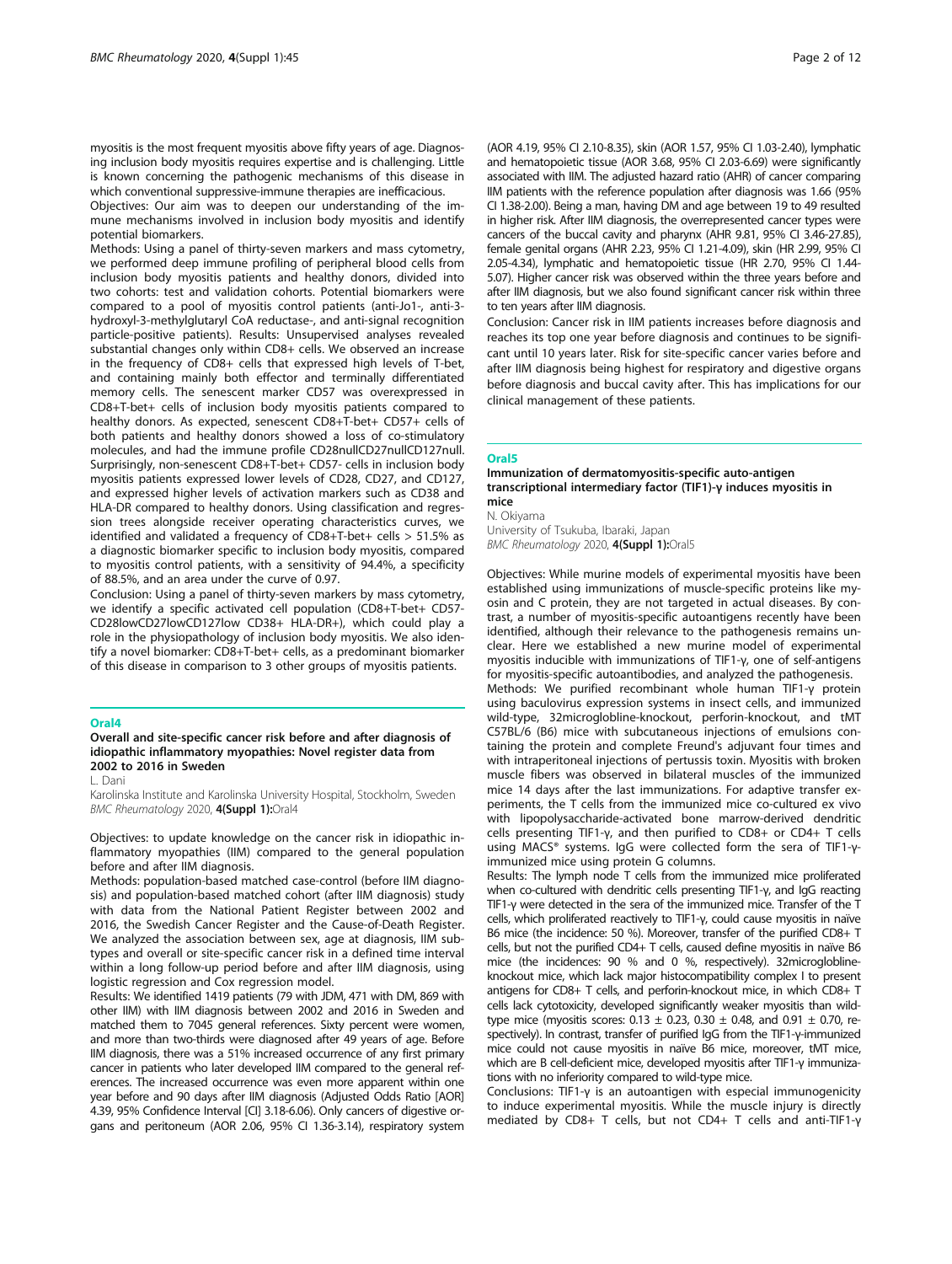antibodies. Experimental myositis induced by immunizations of TIF1 γ should be a useful tool to investigate pathology of anti-TIF1-γ antibody -associated dermatomyositis.

#### Oral6

#### The temporal relationship between cancer and adult onset antitranscriptional intermediary factor 1 antibody positive dermatomyositis

A. Oldroyd

University of Manchester, Manchester, United Kingdom BMC Rheumatology 2020, 4(Suppl 1):Oral6

Aim: This study aimed to characterise the 10 year relationship between anti-transcriptional intermediary factor 1 antibody (anti-TIF1- Ab) positivity and cancer onset in a large UK-based adult dermatomyositis (DM) cohort.

Methods: Data from adults with DM from the UKMYONET study were analysed. Anti-TIF-1-Ab positive and negative patients were included. Each patient was followed up until they either developed cancer or were censored due to death or end of follow up. UKMYONET recruitment began in 1999, and cancer occurrence linkage was carried out up until December 2016 through the UK Health and Social Care Information Centre. The cumulative incidence of cancer after DM onset was estimated according to Kaplan-Meier methods for the anti-TIF-1- Ab positive and negative cohorts. Hazard ratios for the time to cancer diagnosis by anti-TIF-1-Ab positivity were calculated using a Coxregression model adjusted for age, gender and smoking status.

Results: Data from 263 DM cases were analysed, with a total of 3,252 person-years and a median 11 years follow-up; 55 (21%) of DM cases were anti-TIF1-Ab positive. Eighty percent of the anti-TIF1-Ab positive cohort were female, compared to 66% of the anti-TIF1-Ab negative cohort. Thirty one percent of both the anti-TIF1-Ab positive and negative cohorts smoked. After 10 years of follow up, a higher proportion of anti-TIF1-Ab positive cases developed cancer, compared to anti-TIF1-Ab negative cases: 38% vs 15% (hazard ratio adjusted for age, gender and smoking 3.4 [95% CI 2.2, 5.4]). All the detected malignancy cases in the anti-TIF1-Ab positive cohort occurred between 3 years prior to and 2.5 years after DM onset. No cancer cases were detected within the following 7.5 years in this group, whereas cancers were detected during this period in the anti-TIF1-Ab negative cases. Ovarian cancer was more common in the anti-TIF1-Ab positive vs negative cohort – 19% versus 2% respectively (pvalue < 0.05). No anti-TIF1-Ab positive case aged under 39 years developed cancer, compared to 21 (53%) of those aged 39 years and over.

Conclusion: This study has helped to characterise the temporal relationship between anti-TIF-1-Ab positivity and cancer onset. Anti-TIF1- Ab positive-associated malignancy occurs exclusively within the three year period either side of DM onset, the risk being highest in those aged 39 years and over. Cancer types differ according to anti-TIF1-Ab status, and this may warrant specific cancer screening approaches.

## Oral7

### Pruritonegic mediators in skin samples of patients with dermatomyositis

A. Vincze University of Debrecen, Debrecen, Hungary BMC Rheumatology 2020, 4(Suppl 1):Oral7

Objectives: Pruritus is a common symptom in systemic autoimmune diseases like dermatomyositis (DM). Recent researches have indicated that interleukin-31 (IL-31), IL-33, IL-6, or inflammatory cytokines, such as tumor necrosis factor (TNFα), peroxisome proliferator-activated receptor γ (PPARγ) and ion channels belonging to the transient receptor potential (TRP) family are involved in pruriception. We examined targeted gene expression analysis of lesional versus non-lesional skin samples of patients affected with active DM. We looked for correlations between the examined pruriceptive signaling molecules, disease activity and itching sensation of DM patients. Methods: Gene expression of TNFα, PPARγ, IL-33, IL-6 and TRPV channels in lesional DM skin was evaluated by RT-qPCR and was compared

with non-lesional DM skin samples. Pruritus and disease activity of DM was evaluated by the 5-d itch scale and Cutaneous Dermatomyositis Disease Area and Severity Index (CDASI), respectively. Statistical analysis was performed with IBM SPSS 20.0 software.

Results: Skin samples of 17 active DM patients were analyzed. We could show, that itching index in DM was positively correlated with CDASI score with a correlation coefficient of 0.82 ( $p < 0.001$ ). TNFa gene expression was significantly higher in lesional DM skin than non-lesional DM skin (p= 0.03), whereas PPARγ level was decreased, but this was statistically not significant. Normalized TNF $\alpha$  mRNA expression was positively (R= 0.605, p= 0.022), while PPARγ negatively (R= -0.618, p=0.019) correlated with itch scale. Lesional IL-6 mRNA levels were associated with CDASI activity score (R=0.619, p=0.018). The mRNA levels of TRPV1-4 channels were not associated with 5-D itch score, but normalized TRPV1 and TRPV4 mRNA expressions were positively correlated with CDASI damage score (R=0.699, p= 0.008; R=0.789, p=0.001). Interestingly, itching sensation of DM patients was not correlated with IL-33 mRNA levels measured in skin samples. Conclusions: Our results argue for that TNFα and PPARγ might play a determining, but opposite role in DM-associated itch. Furthermore IL-6, TRPV1 and TRPV4 channels might participate in pathomechanism

#### Oral8

## High level of serum neopterin is associated with rapidly progressive interstitial lung disease and reduced survival indermatomyositis

Q. Peng China-Japan Friendship Hospital, Beijing, China BMC Rheumatology 2020, 4(Suppl 1):Oral8

of cutaneous manifestation of the disease.

Objectives: Neopterin is primarily synthesized and released by activated macrophages/monocytes upon stimulation with interferon-γ and considered to be a marker of macrophage activation. The aim of this study was to analyze the serum levels of neopterin in patients with dermatomyositis (DM) in relation to clinical manifestations, laboratory data and patient prognosis. Methods: One hundred and eighty-two consecutive dermatomyositis (DM) patients and 30 healthy controls were retrospectively enrolled in the study. Serum levels of neopterin were detected by using the ELISA method. Clinical and laboratory data, patient prognosis were

obtained and analyzed in relation to serum neopterin. Results: Serum levels of neopterin were significantly increased in DM patients (median 21.2 nmol/L, IQR 13.9-35.2 nmol/L) compared to healthy controls (median 4.3 nmol/L, IQR 2.9-5.6 nmol/L, P < 0.01). High serum neopterin levels were associated with anti-MDA5 antibody, rapidly progressive interstitial lung disease (RP-ILD), and cutaneous involvement including skin ulcer and heliotrope rash. Longitudinal assessment of serum samples revealed that serum neopterin levels were closely correlated with disease severity. In addition, a significant increase in serum neopterin concentration of non-survivors (median 38.7 nmol/L, IQR 23.5-65.3 nmol/L) was found comparing to that of survivors (median 19.0 nmol/L, IQR 12.5-29.0 nmol/L) (P < 0.01). ROC curves showed serum neopterin could distinguish non-survivors and survivors at an optimal cut-off level of 22.1 nmol/L with sensitivity and specificity of 0.804 and 0.625 respectively (P < 0.01). Kaplan-Meier survival curves revealed that DM patients with serum neopterin greater than 22.1 nmol/L had a significantly higher mortality compared to patient group with serum neopterin < 22.1 nmol/L (logrank  $P < 0.01$ ). Multivariate Cox regression analysis identified high serum neopterin concentration to be an independent risk factor for poor prognosis in DM (adjusted HR=4.619, 95%CI: 2.092-10.195, P < 0.01).

Conclusions: Increased serum levels of neopterin were significantly associated with RP-ILD and reduced survival in DM patients,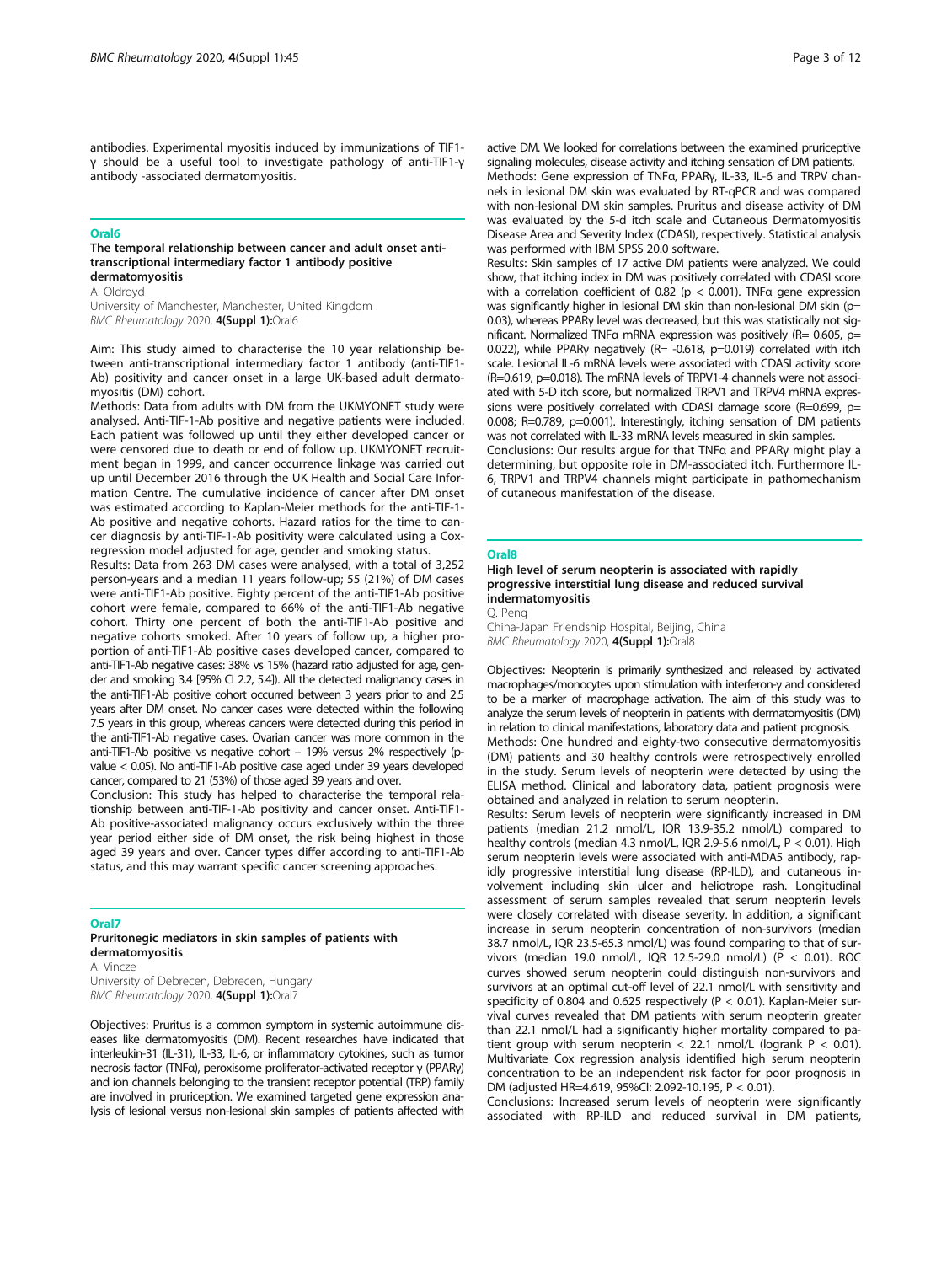#### Oral9

#### Anti-MDA5 antibody-associated dermatomyositis: Three subgroups with different outcomes

S. Toquet

Centre Hospitalier Universitaire de Reims, Reims, France BMC Rheumatology 2020, 4(Suppl 1):Oral9

Objective: The antibody (Ab) anti-melanoma differentiation associated gene 5 (MDA5+) delineates a group of dermatomyositis (DM) patients with arthralgia and interstitial lung disease (ILD), sometimes rapidly progressive (RP-ILD) with life-threatening complications. The clinical symptoms of myositis can be absent. Characterizing different subsets of patients and their outcomes maybe helpful for the disease management. Methods: We conducted a multicentric, retrospective study, and collected clinical, laboratory and imaging data of patients. MDA5+ patients presented a DM skin rash and/or arthralgia and/or ILD without other etiology in presence of anti-MDA5 Ab. Unsupervised analyses were performed and a classification and regression tree (CART) was used to determine items to classify patients.

Results: MDA5+ patients (n=121) were mainly female (67%), 49 years old, with in most of the cases a DM skin rash (87.5%), frequent ILD (77%; RP-ILD, 32.7%) and arthralgia (69%). A quarter (25.4%) of patients died. Within MDA5+ group, analysis showed three clusters. One was composed by patients with a RP-ILD (95%;  $p < 0.0001$ ) and frequent mechanics' hands (65%;  $p < 0.0001$ ). One cluster corresponded to an "athro-cutaneo-form", since in addition to the DM skin rash, arthralgia and/or arthritis were highly frequent (85%; p < 0.0001) whereas RP-ILD was unusual (9.5%;  $p < 0.0001$ ). The last cluster was a group of patients with a "vasculo-cutaneomuscular-form" composed mainly by male (71.4%; p < 0.0001) with a severe skin vasculopathy (frequent Raynaud phenomenon, skin ulcers, digital necrosis and calcinosis) and clinical sign of myositis (weakness 71.3%;  $p < 0.0001$ ). The mortality was very high (65%) in the 'RP-ILD form' contrasting with the very good outcome (no death) in the 'athrocutaneo-form' whereas the prognosis of 'vasculo-dermatomyo-form' was mild (19% of mortality). CART analysis was performed without including obvious signs of severity such as RP-ILD or mortality. The analysis showed that only three variables: Raynaud phenomenon, gender and articular symptoms enabled to predict in which cluster patients belong to (86% of good prediction).

Conclusion: MDA5+ patients present a systemic syndrome composed by three different forms with different outcomes, and only three variables permit to predict mortality.

#### Oral10

Risk stratification in patients with anti-melanoma differentiationassociated gene 5 antibody-associated interstitial lung disease treated initially with intensive combination regimen

T. Gono

Nippon Medical School Graduate School of Medicine, Tokyo, Japan BMC Rheumatology 2020, 4(Suppl 1):Oral10

Object: Anti-melanoma differentiation-associated gene 5 (MDA5) antibody-associated interstitial lung disease (anti-MDA5-ILD) is a unique dermatomyositis subset with a high prevalence of rapidly progressive ILD and poor outcomes. Patients in this subset are often treated with initial combination regimen consisting of high-dose corticosteroids, calcineurin inhibitor, and intravenous cyclophosphamide, but some patients have adverse outcomes despite intensive regimen. This study aims to identify predictors for mortality in patients with

anti-MDA5-ILD treated with intensive regimens using a large multicenter cohort data.

Methods: We selected 210 adult patients with anti-MDA5-ILD from a multicenter retrospective cohort of Japanese patients with Myositis-ILD (JAMI cohort). Risk factors for mortality were identified by multivariate analysis. We then created a risk stratification model using a combination of independent predictors.

Results: A total of 150 (71%) were treated with initial triple combination regimen, who demonstrated a poorer survival rate compared with those treated with less intensified regimen, suggesting that clinically severe cases were likely to be treated with more intensive regimen. In the triple combination regimen group, risk factors for mortality identified included SpO2/FiO2 ratio < 448 (odds ratio [OR] 6.6, 95% confidence interval [CI] 3.3-10.7) and age at diagnosis  $\geq 63$ years (OR 5.2, 95%CI 2.5-11.0). When the patients were stratified by the number of these independent risk factors, the mortality rates were 11%, 60% and 80% in patients with 0, 1, and 2 risk factors, respectively. Moreover, additional risk factors were identified within 64 patients without any risk factor, and included male (OR 4.1, 95%CI 1.1- 18.3) and disease duration ≤ 1 month (OR 4.5, 95% CI 1.2-18.8). In this patient group, the mortality rates were 0%, 8% and 60% in patients with 0, 1, and 2 risk factors, respectively. These finding urged us to propose a risk stratification tree model in anti-MDA5-ILD patients.

Conclusions: This study successfully identified a patient subgroup of anti-MDA5-ILD who responds well to initial triple combination regimen. In other words, patients who are resistant to the intensified regimen and result in fatal outcome were identified and should require new therapeutic regimen and be candidates for future clinical trials.

#### Oral11

Quantitative high throughput screening of small molecule libraries to inhibit interferon beta-stimulated major histocompatibility complex class I in myositismuscle

T. Kinder

National Institutes of Health (NIH), Bethesda, MD, United States BMC Rheumatology 2020, 4(Suppl 1):Oral11

Objectives: The current immunosuppressive therapies for idiopathic inflammatory myopathies (myositis) often do not cure the condition and are accompanied by harsh side effects. We have recently initiated a program to find new or repurpose approved small molecule therapeutics for myositis. Although the cause of myositis is not known and the phenotype is heterogeneous, the abundance of type 1 interferon (IFN) and major histocompatibility complex class I (MHC class I) observed in myositis muscle have been hypothesized to contribute to pathology. We have developed a series of in vitro assays to perform quantitative high throughput screening (qHTS) to identify inhibitors of the IFNstimulated expression of MHC class I in muscle with the goal of reducing inflammation and autoimmunity in myositis.

Methods: The primary screen involves immunofluorescence of MHC class I (HLA-ABC) in immortalized human myoblasts stimulated in 1536 wellplates with IFN-beta and treated with large and diverse chemical libraries containing approved, well-characterized, or novel compounds, and then analysis by laser scanning cytometry and high content imaging. Active molecules displaying concentration-response profiles for inhibition of HLA-ABC expression will be validated in primary myoblasts from myositis patients by both immunofluorescence and RT-qPCR of several HLA genes. Results: We have developed both high throughput RT-qPCR and immunofluorescence assays for HLA-ABC in immortalized human myoblasts, and have screened a small, well annotated library of 1280 pharmacologically active compounds. The primary immunofluorescence screen had an adequate Z' score of 0.3  $\pm$  0.1, was highly reproducible, and identified nine compounds that decreased MHC class I expression with minimal toxicity over the nM and uM range. These actives need to be validated in follow-up assays, and we plan to screen additional libraries such as a collection of approved drugs and larger novel compound libraries.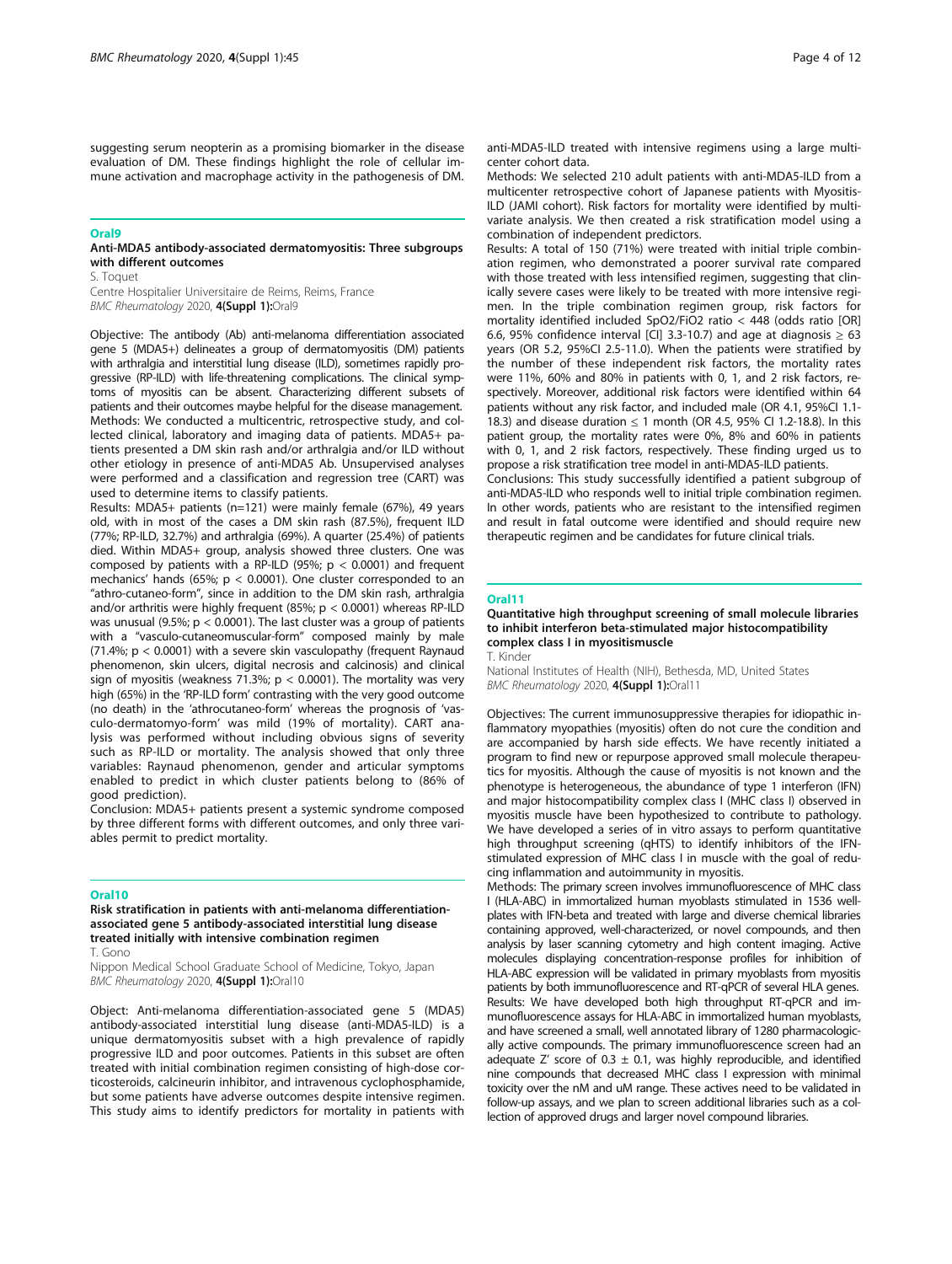Conclusion: These efforts will be the first application of qHTS technology with a chemical genomics approach to interrogating the IFN-MHC response in myositis muscle in an effort to bring better therapies to myositis patients.

#### Oral12

#### Study of Tofacinitib in refractory dermatomyositis J. Paik

Johns Hopkins University, Baltimore, MD, United States BMC Rheumatology 2020, 4(Suppl 1):Oral12

Objective: Dermatomyositis can be difficult to treat and it is common to fail 2 or more steroid sparing agents or high dose steroids. This open label 12 week study was conducted to evaluate the efficacy and safety of tofacitinib, a JAK inhibitor, in active, treatment refractory DM.

Methods: Tofacitinib was given as 11mg XR daily to 10 subjects. Subjects were washed out of any steroid sparing agent and not allowed more than 20 mg of prednisone daily prior to study entry. The primary outcome was the proportion of subjects meeting the definition of improvement (DOI) at 12 weeks, defined by the International Myositis Assessment and Clinical Studies (IMACS) as improvement of > 20% in 3 of 6 core set measures (CSM) with no more than 2 worsening by  $> 25\%$  [(which cannot include the manual muscle testing (MMT)]. Cutaneous Dermatomyositis Disease Area and Severity Index (CDASI), steroid-sparing effect of tofacitinib, safety, and tolerability were the secondary outcome measures.

Results: Mean age at enrollment was 45.6 +/- 10.6 years and 7 of 10 (70%) were female. All subjects failed 2 or more steroid sparing agents. All 10 subjects met the primary outcome DOI at 12 weeks, with 5 of 10 (50%) demonstrating moderate improvement and 5 of 10 (50%) having minimal improvement based on the Total Improvement Score (TIS) of the Myositis Response Criteria. The median TIS was 40 [IQR 32.5, 47.5] indicative of at least moderate improvement in all 10 subjects. The secondary outcome of the mean change in CDASI activity score from baseline to 12 weeks was statistically significant  $(28 + 15.4$  (baseline) vs. 9.5 + 8.5 (12 weeks), p=0.0005). Chemokine data (CXCL-9/10) on 9 subjects also showed a trend toward improvement with treatment but did not show a statistically significant change from baseline (CXCL9, p=0.09; CXCL10, p=0.06). Four of 10 (40%) were on prednisone 20mg/daily at entry and 3 of 4 (75%) were able to completely taper off all steroids. Seven subjects were positive for anti-TIF-1 gamma and 5 of 7(71%) were moderate responders while 2 of 7 (29%) were minimal responders. There were no serious adverse events during the study.

Conclusion: This is the first clinical trial of tofacitinib, a JAK-inhibitor, in dermatomyositis. It demonstrated evidence of strong clinical efficacy as measured by a validated myositis response criteria. Future randomized controlled trials should be considered to assess efficacy of JAK-inhibitors in dermatomyositis.

#### Oral13

A one-year study investigating the effect of specialised and intensive ADL training in patients with idiopathic inflammatory myopathies-preliminary results

M. Špiritović

Institute of Rheumatology Prague, Prague, Czech Republic BMC Rheumatology 2020, 4(Suppl 1):Oral13

Background: Idiopathic inflammatory myopathies (IIM) form a heterogeneous group of mostly subacute acquired diseases of muscles accompanied by muscle weakness caused by inflammation and immune changes in the affected muscles, resulting in a decrease in quality of life. The aim of our study was to determine the influence of specialized and intensive ADL training on muscle strength, endurance and quality of life of patients with IIM.

Objectives and Methods: The study included a total of 50 IIM patients who fulfilled the Bohan and Peter 1975 criteria and had skeletal muscle involvement. 27 patients were recruited into the intervention group (IG) and 23 patients into the control group (CG). Both groups

received an educational material for home exercise, but only the IG underwent a half-year intensive training with a subsequent half-year follow-up period. Patients were assessed by a physician and a physiotherapist blinded to intervention at months 0, 3, 6, and 12, and parameters evaluating quality of life, muscle strength and endurance were recorded. Patients also filled out PRO (patient reported outcomes) questionnaires and provided blood for routine laboratory analysis and bio-banking. Data analysis was performed between groups and within the group.

Results: Compared to the observed statistically significant deterioration in the CG over the intervention period of 0-6 months, we found a statistically significant improvement in the IG in objectively assessed strength and endurance of muscles as well as in subjectively assessed functional abilities and depression. During the followup period, there was a significant deterioration or stagnation of the achieved positive results in the IG. However, improved functional ability during the intervention period persisted in the IG in the follow-up period as well. Only numerical improvements in the IG during the intervention compared to numerical deterioration in CG, that did not reach statistical significance, were observed in some subjectively assessed domains of QoL (SF-36) and fatigue (FIS – in physical dimension).

Conclusions: Our specialized and intensive ADL training led to a significant improvement in the observed parameters that was clinically significant in a substantial proportion of patients, and prevention of the expected worsening of muscle weakness and quality of life.

Acknowledgement: Supported by AZV-16-33574A, SVV for FTVS UK 2019- 260466, MHCR 023728.

## Oral14

### The use of metabolomics to develop novel biomarkers for juvenile dermatomyositis

J. Dvergsten

Duke University Medical Center, Durham, NC, United States BMC Rheumatology 2020, 4(Suppl 1):Oral14

Objectives: In juvenile dermatomyositis (JDM), mitochondrial dysfunction has been postulated to contribute to skeletal muscle injury. This derangement as well as the resulting cellular injury lead to variations in levels of intermediaries and products of metabolism. The metabolic state of the muscle has not been characterized in a cohort of patients with JDM. In this pilot study, we proposed to analyze newly diagnosed JDM subjects as well as those with disease flare off medication to identify aberrant metabolic signatures in blood samples as compared to healthy controls.

Methods: We studied seven newly diagnosed JDM patients (mean age, 9 years) and three flare (mean age, 14 years) patients off medication (greater than 8 months) as well as 10 control subjects who were ageand gender-matched. A targeted mass spectrometry-based platform was used to measure amino acids, acyl carnitines, ceramides, and sphingomyelins. Traditional chemistry-based assays measured plasma ketones, non-esterified fatty acids, glucose, and lactate. Statistical analyses were performed using logarithmically-transformed concentrations. Principal components analyses (PCA) was used to reduce the dimensionality of metabolite data prior to t-tests for group comparisons.

Results: PCA produced six factors explaining 74% of the dataset variance. As compared to the control subjects, patients with newly diagnosed JDM or a flare of their disease off medication, exhibited higher factors scores for Factor 2 (P less than 0.02) which contained long chain acylcarnitines (mean log-transformed values, control/JDM): C16OH/C14DC (.0046/.0093), C18:1OH/C16:1DC (.0053/.0108), C18OH/C16DC (.0077/.0131), C18:1DC (.008/.015), C20OH/C18DC (.0079/.0146). There were no group differences in scores for factors containing medium chain acylcarnitines (Factor 1), branched chain amino acid (BCAA) and BCAA catabolism by-products (Factor 3), amino acids (Factor 4), four carbon acyl carnitines with proline, arginine, and histidine (Factor 5), and several unsaturated acylcarnitines (Factor 6) all with P greater than 0.05.

Conclusions: In active JDM (new diagnosis and flare of disease), there were greater systemic concentrations of long chain acylcarnitines.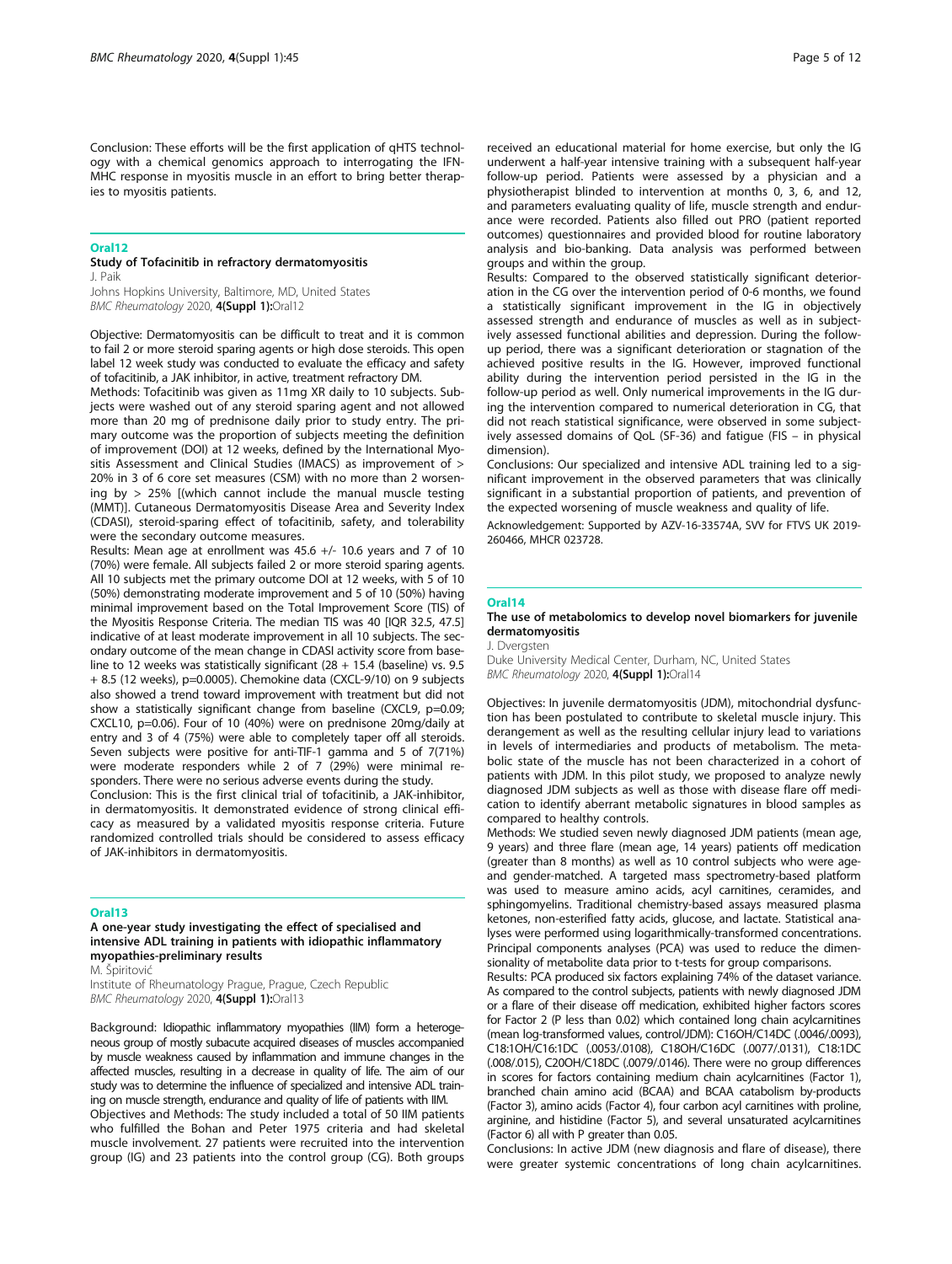These intermediates may reflect a disease-related block in the early steps of beta-oxidation and at least one component of the JDMassociated mitochondrial dysfunction. Future steps in this study include comparison of JDM muscle versus JDM blood metabolites from this cohort of newly diagnosed patients as well as JDM muscle versus control muscle metabolites to identify additional aberrant patterns of expression and endeavor to discover.

#### Oral15

Endothelial biomarker profiles reflect heterogeneity of juvenile dermatomyositisand may predict disease course

J. Wienke UMC Utrecht, Utrecht, Netherlands

BMC Rheumatology 2020, 4(Suppl 1):Oral15

Objectives: Vasculopathy is an important hallmark of juvenile dermatomyositis (JDM). We aimed to relate biomarker profiles of markers reflecting endothelial dysfunction and inflammation to clinical heterogeneity at disease onset and disease course.

Methods: 39 analytes reflecting endothelial dysfunction and inflammation were measured by multiplex immunoassay in 30 serum samples of JDM patients from Chicago, taken before start of treatment. Patients were clustered based on their biomarker profile. Disease activity, auto-antibodies, nailfold end row loops (ERL) and disease course (e.g. flare and time to remission) were related to biomarker profiles.

Results: Unsupervised hierarchical clustering of patients based on biomarker profiles revealed three distinct clusters: Cluster A showed the highest expression of inflammatory markers BLC, MIP-3beta, TNFR2, IL-18, galectin-1 and YKL-40 and interferon-related markers galectin-9, IP-10, MIG and MCP-1, next to endothelial activation marker sICAM. Patients in cluster B had intermediate levels of these markers, but significantly higher galectin-1, galectin-9, TNFR2, TWEAK, MDC, endoglin, sVEGFR1, C-TACK, PlGF, IL-18, OSF-2 and VEGF than cluster C. Principal component analysis revealed that muscle disease activity was the most important clinical factor corresponding to the different biomarker profiles: patients in clusters A had the most abnormal CMAS (p=0.01) and DAS muscle (p=0.05) compared to the other clusters. MCP-1, YKL-40, Angiopoietin-2, MIP3beta, BLC, OSF-2, sVCAM and sICAM had the highest correlations with muscle (related) symptoms. Skin DAS did not differ between the clusters and correlated only with thrombomodulin, a biomarker for thrombosis/microangiopathy (rs=0.42, p=0.02). Anti-NXP2+ patients had higher muscle DAS and MCP-1 than anti-TIF1g+ patients, but lower C-TACK than antibody-negative and anti-TIF1g+ patients (all  $p < 0.05$ ). VEGF was higher in antibody-negative than anti-TIF1g+ patients (p=0.04). Cluster C had significantly higher ERL scores than clusters A&B, indicating milder vasculopathy. Lower ERL scores corresponded to higher levels of known vasculopathy-markers endoglin (rs=-0.67, $p < 0.0001$ ) and TSP-1 (rs=-0.41, p=0.03) and lower levels of sICAM (rs=0.46, p=0.01).

The frequency of flares in the first year did not differ between the clusters, but galectin-3 levels at onset were significantly higher in patients developing a flare later (p=0.02). Patients in cluster A took longer to reach remission off medication than clusters B&C and high levels of IL-18, BLC, MIP-3beta, galectin-9, TNFR2, MCP-1, IP-10 and MIG predicted a longer time until remission off medication.

Conclusion: JDM patients can present with a spectrum of muscle disease activity, which relates to biomarker expression profiles that may be useful to predict elements of the disease course.

#### Oral16

The relationship of pain, fatigue and emotional distress with quality of life in juvenile myositis K. Ardalan

Northwestern University, Evanston, IL, United States BMC Rheumatology 2020, 4(Suppl 1):Oral16

Objectives: Juvenile myositis (JM) is an autoimmune disease that negatively impacts quality of life (QoL) outcomes via muscle weakness and vasculopathic rashes. The relative contribution of pain, fatigue, and emotional distress to QoL in JM is incompletely understood. In this cross-sectional study, we assessed the relationships of pain, fatigue and emotional distress to QoL in JM.

Methods: JM patient-parent dyads (5-17 yo) were enrolled at routine visits. Descriptive statistics were calculated for demographic and clinical variables. Generic QoL was measured by PedsQL Generic Core Scales (PedsQL-GC) self-report (8-17yo) and parent-proxy report (5-17yo), while Patient-Reported Outcomes Measurement Information System (PROMIS®) patient (8-17yo) and parent-proxy (5-17yo) fixed short forms were used to assess depressive symptoms, anxiety, fatigue, and pain interference. Since PedsQL-GC were not normally distributed, multivariable quantile regression was performed with PROMIS domains on the median PedsQL-GC measures.

Results: Seventy-five JM patient-parent dyads were enrolled, with typical demographic features ( $n = 71$  [94.7%] with dermatomyositis,  $n = 59$  [78.7%] female,  $n = 59$  [78.7%] white, median age = 11.7 yo [IQR: 8.1-14.3]). Patient PROMIS Fatigue was significantly associated with PedsQL-GC Physical (regression coefficient -0.795, 95% confidence interval  $\lbrack$  CI] -1.146, -0.134,  $p = 0.021$ ) and Psychological scores (regression coefficient -0.643, 95% CI -1.073, -0.258, p = 0.003) across most quartiles. Parent-proxy PROMIS Fatigue was significantly associated with PedsQL-GC Physical scores across all quartiles (regression coefficient -1.082, 95% CI -1.512, -0.763, p < 0.001), but this relationship was not as consistent for PedsQL-GC Psychological scores ( $p = 0.29$ ). While patient/parent-proxy PROMIS Depressive Symptoms, Anxiety, and Pain Interference were significantly associated with most PedsQL-GC Physical and Psychological score quartiles in univariable models (not shown), these relationships did not persist in multivariable models. Conclusion: Our findings demonstrate a uniquely strong relationship between fatigue and physical QoL as measured by both patients and parents. Patient and parent perceptions differed with regards to the relationship of fatigue to psychological QoL, reinforcing the need for both respondents to be engaged. The relationship between disease activity, treatments, fatigue, and QoL warrants further study, as fatigue may be an important target for interventions to improve QoL.

#### Oral17

## Juvenile dermatomyositis – data of a national pediatric rheumatology database

C. Sengler

German Rheumatism Research Center, Berlin, Germany BMC Rheumatology 2020, 4(Suppl 1):Oral17

Objectives: Juvenile dermatomyositis (JDM) is the most common idiopathic inflammatory myopathy in children. We were interested how JDM presents clinically, how it is diagnosed and treated in Germany nowadays. Methods: Children and adolescents with JDM who were documented by means of a disease-specific physician questionnaire and a patient questionnaire in the national pediatric rheumatology database (NPRD) in the years 2014 – 2016 were considered for this analysis. The method of diagnosis, clinical manifestations until documentation, patient-reported outcomes and current treatments were assessed. Results: Data were available for 186 patients with JDM, 69% were female. Mean age at disease onset was 6.8 years (SD 3.5), mean time

span between first symptoms and first contact to a pediatric rheumatologist was 6.1 months (SD 8.9), mean age at documentation was 11.5 years (SD 4.4). The JDM diagnosis was based on the following pathological/positive findings: Histology 44/147 (30%), electromyography 28/144 (19%), magnetic resonance imaging 103/148 (70%). Creatine kinase was elevated at time of diagnosis in 126 of 148 patients (85%). At documentation or after a mean disease duration of 5 years (SD 3.9), the physician's global assessment of disease activity (PGA, NRS, range  $0 - 10$ , best 0) was 1.6±2.3 (mean); the manual muscle test (MMT, range 0 – 80, best 80) was 69.7 (SD 19) and the mean disease activity score (DAS, range 0 – 20, best 0) was 4.4 (SD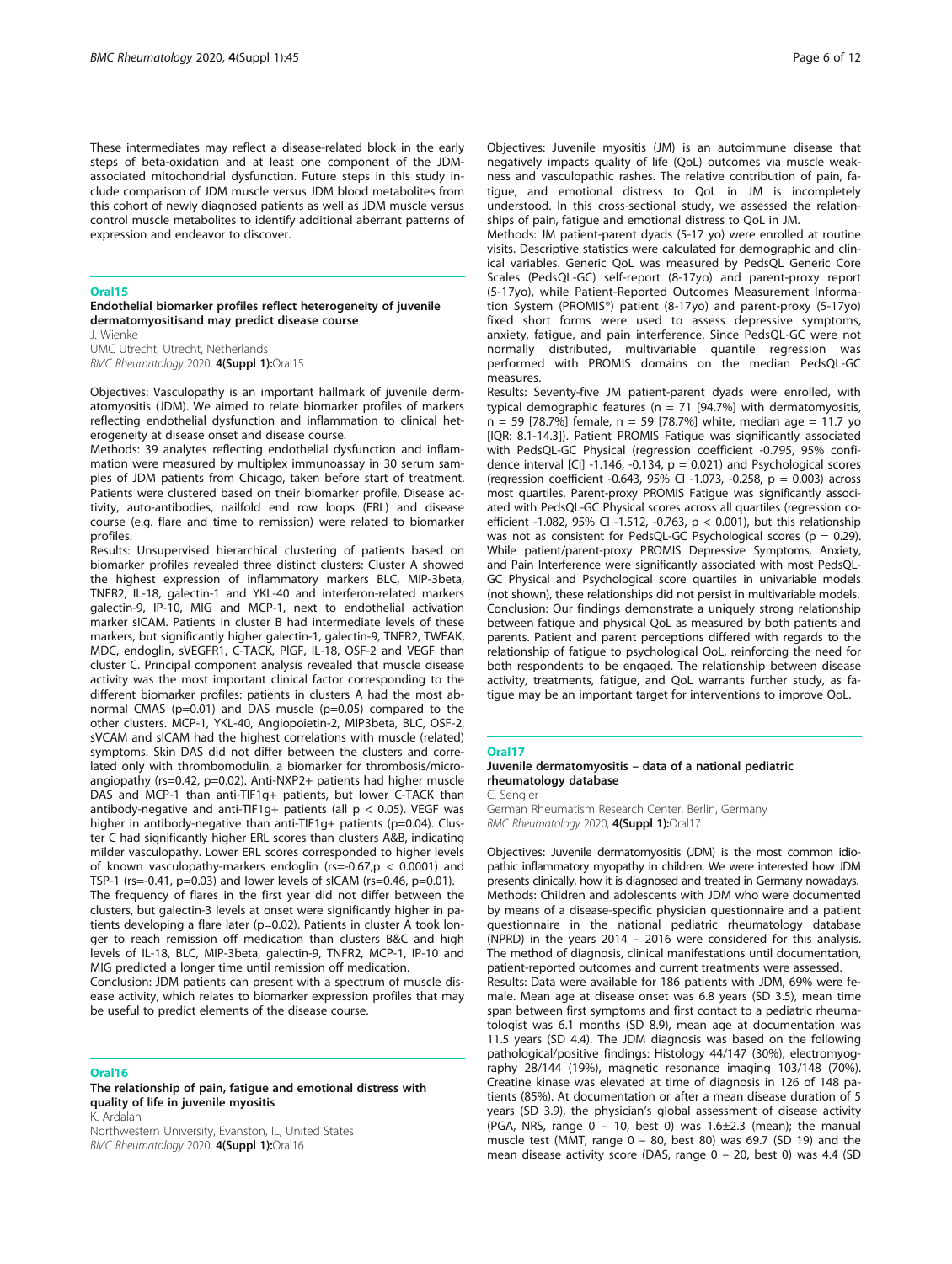4.7). Patients rated the following outcomes (NRS, 0 – 10) as follows: mean disease activity 2.3 (SD 2.8), pain 1.5 (SD 2.5), fatigue 1.6 (SD 2.7), overall well-being 2.0 (SD 2.4); the mean CHAQ was 0.5 (SD 0.8). At documentation, 30% (50/166) of patients received oral glucocorticoids < 0.2 mg/kg and 13% (21/166) oral glucocorticoids  $\geq$  0.2 mg/ kg body weight. The following substances were mainly used as conventional synthetic disease modifying anti-rheumatic drugs (csDMARD): Methotrexate in 77/171 (45%), hydroxychloroquine in 49/171 (29%), mycophenolatemofetil in 4/171 (2%). Only 7 patients received biologics, 6 rituximab and 1 etanercept. Intravenous immunoglobulins had been administered to 33/163 patients (20%) in the last 12 months.

Conclusion: Demographic and clinical parameters of patients with juvenile dermatomyositis in Germany are comparable to JDM-cohorts in other countries. MRI has gained diagnostic importance and is used more than twice as often as biopsy. Mean disease activity after mean disease duration of 5 years is low but almost half of the patients received methotrexate and glucocorticoids at last consultation.

#### Oral18

## Mitochondrial dysfunction: A novel treatment focus in juvenile dermatomyositis

M. Wilkinson

University College London, London, United Kingdom BMC Rheumatology 2020, 4(Suppl 1):Oral18

Objectives: There is a significant unmet need to develop more effective targeted treatments for juvenile dermatomyositis (JDM). By identifying differentially expressed (DE) genes and pathways using RNAseq we can explore novel underlying pathogenic mechanisms of disease; this study aimed to identify dysregulated biological processes upstream of the type I interferon (IFN1) signature.

Methods: Peripheral blood samples were obtained from patients enrolled in the Juvenile Dermatomyositis Cohort and Biomarker Study (JDCBS) pre-treatment (n=13) and 11.8 [11.3-13.2] months ontreatment, (n=13) including n=10 matched samples, and age/sexmatched child healthy controls (CHC) [n=8]. CD4+, CD8+, CD14+ and CD19+ cells were sorted by flow cytometry from PBMC, RNA extracted and sequenced. Gene set enrichment analysis (GSEA) and gene ontology (GO) term enrichment analyses were performed. To investigate mitochondrial function, complex-I activity was measured and normalised to mitochondrial content measured by citrate synthase activity. Normalised complex-I activity was calculated comparing adult healthy control (AW) [n=8] and JDM [n=5] samples. Cell-free circulating DNA was isolated from plasma. Using standard curve qPCR the isolated DNA was amplified to quantify mitochondrial DNA (mtDNA, expressed as copy number of the mitochondrial gene, MT-CO3). mtNDA copy number per ml of blood was quantified for CHC [n=6] and JDM [n=55].

Results: RNA-seq confirmed a strong IFN1 signature (normalized enrichment scores 2.39, 2.84 , 2.88 and 3.41 (all p < 0.001) for CD4, CD8, CD19 and CD14 cells, respectively). Interestingly, CD14+ cells had the most differentially expressed (DE) genes among all cell types from on-treatment JDM compared to CHC (1,594 genes). GO analysis of these genes identified over-representation of GO-terms involved in mitochondrial function. Particularly genes involved in mitochondrial function were abnormally expressed in both pre- and ontreatment CD14+ compared to controls, suggestive of mitochondrial dysfunction (MtD) not corrected by current treatment. Reduced expression of mitochondrial-encoded genes was associated with increased expression of IFN1-stimulated genes in JDM CD14+ monocytes (R=-0.87, p=0.003). To confirm MtD we showed that complex-I activity was decreased in JDM monocytes compared to AW. As a marker of MtD, cell-free circulating mtDNA levels were increased in JDM plasma mtDNA compared to CHC (p=0.023).

Conclusion: The transcriptomic study in combination with biochemical and molecular measures of mitochondrial function have identified mitochondrial dysfunction as a novel pathogenic mechanism in JDM. These preliminary data need to be supported by validation and functional work to investigate whether there is a mechanistic

relationship between interferonopathy and MtD, which may represent a potential therapeutic target.

#### Oral19

#### Differential peripheral IFN score expression in juvenile dermatomyositis vs. Mendelian interferonopathies H. Kim

National Institutes of Health (NIH), National Institute of Arthritis and Musculoskeletal and Skin Diseases (NIAMS), Bethesda, MD, United States BMC Rheumatology 2020, 4(Suppl 1):Oral19

Objectives: JDM is a complex autoimmune disease with an interferon (IFN) signature. Myositis-specific autoantibodies (MSA) define phenotypic features of JDM. Proteasome mutations are associated with systemic inflammation, panniculitis, lipodystrophy, myositis and a strong IFN signature in CANDLE. Mutations in STimulator of IFN Genes (STING) cause an autoinflammatory disease (SAVI) with vasculopathy, systemic inflammation, lung disease, acral necrosis, and a notable IFN signature. Assessment of an IFN gene score (IFN\_s) in JDM versus CANDLE and SAVI may help elucidate the role of IFN in JDM. Evaluation of IFN\_s by MSAs and disease activity will assess possible differential role of IFN and potential biomarker performance.

Methods: A twenty-eight IFN-regulated gene score previously developed in CANDLE patients was assessed in prevalent JDM patients with active disease versus CANDLE, SAVI, NOMID (IL-1 mediated autoinflammatory control), and healthy controls (HCs) via whole blood RNA on Nanostring (Seattle, WA). IFN\_s among disease groups and MSAs was evaluated by Mann-Whitney. Principal component (PC) analysis (PCA) was performed to assess IFN\_s by diagnosis. IFN\_s was correlated with physician global activity (PGA), organ system-specific disease activity, manual muscle testing (MMT28), and physician global damage (PGD) on a visual analog scale (VAS).

Results: IFN\_s for JDM (n=58) was significantly higher than NOMID  $(n=18)$  and HC  $(n=26)$  and significantly lower than SAVI  $(n=7)$  and CANDLE (N=11) (p< 0.05). Among 4 MSA groups (anti-TIF1 (n=21), NXP2 (n=11), MDA5 (n=11), MSA-negative (n=9)), IFN\_s was significantly higher than NOMID and HC. The IFN\_s did not differ in anti-MDA5 and MSA-negative JDM patients from CANDLE or SAVI, while anti-TIF1 and NXP2 had lower IFN\_s. PCA distinguished SAVI and CANDLE from HC and NOMID, with JDM overlapping more with SAVI than CANDLE in PC2 and PC3. Anti-MDA5 and MSA-negative groups had increased overlap with SAVI versus CANDLE by PCA in PC2 and PC3, more than anti-TIF1 and NXP2. In JDM, IFN\_s significantly correlated with PGA, extramuscular VAS, and MMT28 (rs=0.33-0.47), without correlation to PGD. Additional trends were observed within specific MSA groups, including higher correlation with cutaneous VAS in anti-TIF1 (rs=0.62) and skeletal VAS in anti-NXP2 (rs=0.94) patients.

Conclusions: Though the peripheral blood IFN-regulated gene score in JDM is elevated and correlates with disease activity, it is lower than Mendelian interfernopathies (CANDLE, SAVI). PCA demonstrates greater overlap with SAVI than CANDLE. Assessments also show some variation by MSA group.

Funding: Cure JM Foundation, Intramural Research Program of NIH, NIEHS, NIAID, NIAMS, CC.

#### Oral20

Juvenile inflammatory myopathy with anti-MDA5 auto-antibodies: A specific subgroup demonstrating differentially enhanced upregulation of interferon-alpha signaling I. Melki

Robert Debré Hospital, Paris, France

BMC Rheumatology 2020, 4(Suppl 1):Oral20

Introduction: Juvenile dermatomyositis (JDM) and juvenile overlap myositis (JOM) represent heterogeneous subtypes of juvenile idiopathic inflammatory myopathy (JIIM). Chronic evolution may occur in 60% of cases, and morbidity/mortality is substantial.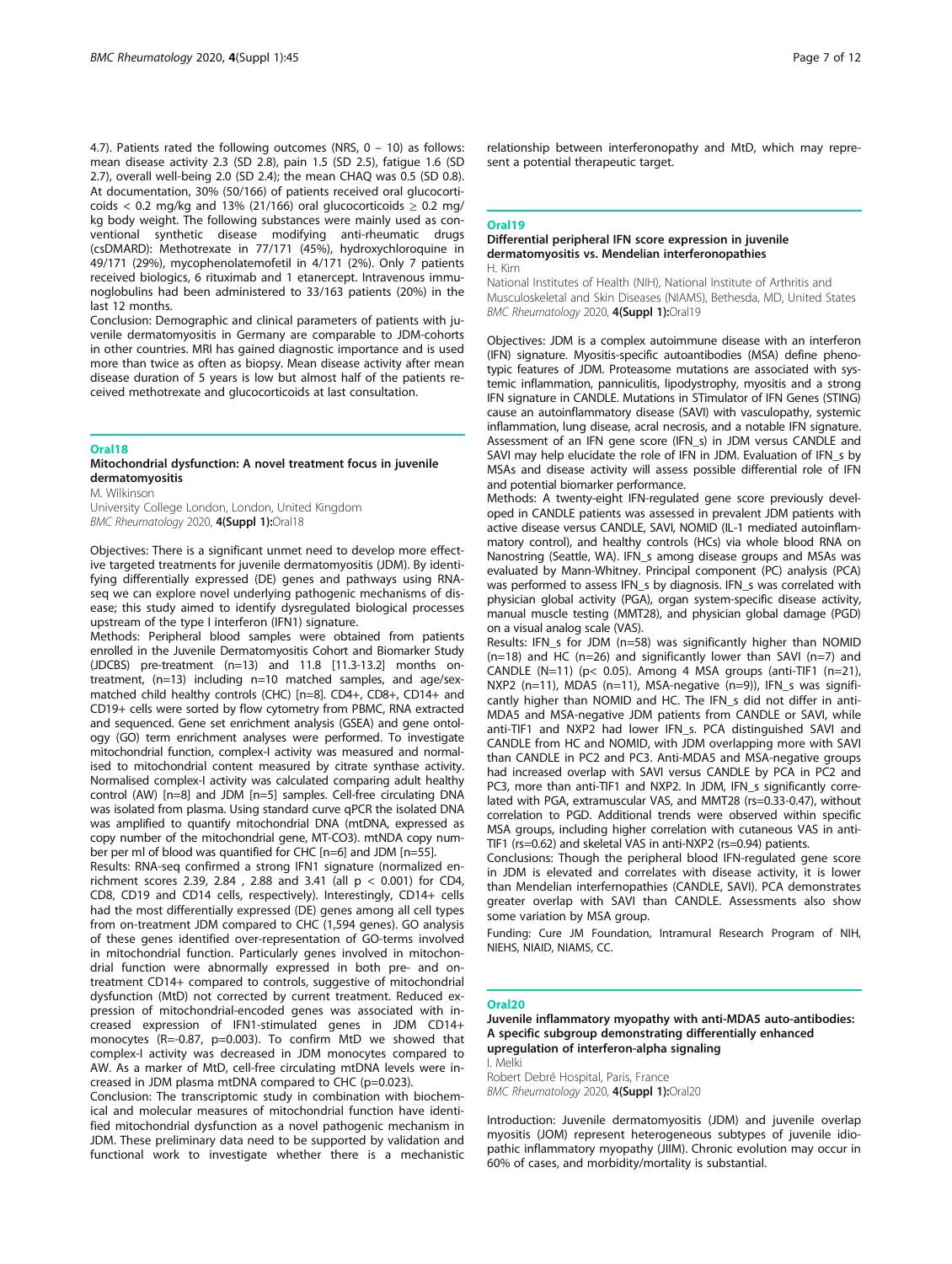Objectives: Clinical, biological and histological characterisation, particularly relating to type I interferon (IFN I), of JIIM with anti-MDA5 auto-antibodies at presentation (group 1) in comparison to other JIIM (group 2).

Methods: Retrospective and prospective study of patients with JIIM ascertained from three French paediatric rheumatology reference centres between 2013 and 2018. Severe forms were defined as those requiring ICU, and/or more than two treatment lines and/or with fatal outcome. IFN I pathway activity was assessed by dosage of interferon alpha (IFNa) using digital ELISA (Simoa) measured in patient sera and myoblast lysate, and mRNA expression of interferon stimulated genes (ISGs) assessed using RTqPCR in whole blood.

Results: 71 patients were included, 13 (group 1) and 58 (group 2). Group 1 patients demonstrated more arthritis (100% vs 24%), cutaneous ulcerations (42% vs 26%), interstitial lung disease (ILD) (33% vs 14%), and milder muscular involvement (median of CK: 96 vs 149 UI/l; MMT 79/80 vs 70/80 and C-MAS 50/52 vs 38/52). Total muscle biopsy score was lower in group 1 (5.5 vs 20/27). Severe forms were not statistically different between the groups; 1 patient died in group 1 (rapidly progressive ILD – RPILD) vs 3 patients (group 2: no RPILD). 133 IFN signatures (ISGs) and 216 IFNa Simoa measurements were recorded. ISGs and IFNa were higher in group 1 than 2 (median interferon score 21 vs 7.4, and median IFNa protein 3807.5 vs 49.6 fg/ml). IFNa levels in patient myoblasts were similar to controls in the single group 1 patient assessed, whilst those in group 2 were higher than controls (10 patients). Treatment with steroids, tacrolimus, rituximab and immunoadsorption in 1 group 1 patient followed serially over 19 months correlated with the disappearance of MDA5 auto-antibodies, the normalisation of IFNa levels and subsequent complete remission, sustained 7 and 5 months after stopping immunoadsorption and steroids respectively.

Conclusion: This study indicates a higher frequency of cutaneous ulcerations, arthritis and ILD and milder muscular involvement in JIIM with positive MDA5 auto-antibodies compared to other JIIM. Our data suggest an important role of systemic IFNα in the pathology of the disease, especially in the anti-MDA5 auto-antibody positive subgroup. In severe and refractory forms of JIIM, IFNα may represent a therapeutic target.

#### Oral21

## Identification of six dermatomyositis subgroups using principal component analysis-based cluster analysis

H. Zhu

Peking Union Medical College Hospital, Chinese Academy of Medical Sciences, Beijing, China BMC Rheumatology 2020, 4(Suppl 1):Oral21

Objective: Dermatomyositis (DM) is a heterogeneous disease with a wide range of clinical manifestations. The aim of the present study was to identify the clinical subtypes of DM by applying cluster analysis.

Methods: We retrospectively reviewed the medical records of 720 DM patients and selected 21 variables for analysis, including clinical characteristics, laboratory findings, and comorbidities. Principal component analysis (PCA) was first conducted to transform the 21 variables into independent principal components. Patient classification was then performed using cluster analysis based on the PCAtransformed data. The relationships among the clinical variables were also assessed.

Results: We transformed the 21 clinical variables into 9 independent principal components by PCA and identified 6 distinct subgroups. Cluster A was composed of two sub-clusters of patients with classical or moderate DM. Cluster-B patients were older and had malignancies. Cluster C was characterized by interstitial lung disease (ILD), skin ulcer, and minimal muscle involvement. Cluster D included patients with prominent lung, muscle, and skin involvement. Cluster E contained DM patients with other connective tissue diseases. Cluster F included all patients with myocarditis and prominent myositis and ILD. We found significant differences in treatment across the six clusters, with clusters C, D, and E being more likely to receive aggressive immunosuppressive therapy.

Conclusion: We applied cluster analysis to a large group of DM patients and identified six clinical subgroups, underscoring the need for better phenotypic characterization to help develop individualized treatments and improve prognosis.

## Oral22

## Overexpression of type 1 IFN in skeletal muscle affects muscle function

M. Morales

Binghamton University, Binghamton, NY, United States BMC Rheumatology 2020, 4(Suppl 1):Oral22

Objectives: Many studies have confirmed a role for type 1 interferons (IFNs) in myositis pathogenesis. However, despite a type 1 interferon (IFN) "signature"—demonstrated by an upregulation of type 1 IFNstimulated genes in human myositis patients, the effect of type 1 IFNs on muscle function is not fully known. Therefore, the objective of this study was to examine the effects of IFN-13 overexpression in normal and the MHC class 1 overexpressing mouse model of inflammatory myopathy.

Methods: To accomplish our objective, we used in-vivo electroporation of the tibalis anterior (TA) muscle to inject plasmids in 12-week old normal (H) or myositis (HT) female mice (n=4-8/group). Mice were anesthetized with ketamine and were injected with either an IFN-13 or GFP plasmid into the left TA and an empty/control vector into the right TA at an injection volume of 30 μl (1μg/ml concentration) by electroporation. Mice were euthanized 12 days post-electroporation and tissue was harvested for gene expression, QPCR, and force contraction analyses.

Results: Prior to examining the effect of IFN-13 in our mouse model, we confirmed a significant upregulation of IFN-stimulated genes in myositis (HT) mice compared to normal (H) mice. Both control and myositis mouse muscle showed type 1 IFN receptor expression by Western blotting. Type 1 IFN-signature genes (MXB and IFIT2) were increased in IFN-13 but not control plasmid-injected mice. We assessed specific force of the adjacent extensor digitorum longus (EDL) muscle because the TA muscle is damaged from electroporation. Myositis mice have significantly reduced EDL specific force compared to normal mice. Overexpression of IFN-13 in the TA of normal (H) mice significantly reduced muscle force in the adjacent (EDL) muscle compared to GFP- and empty vector-injected mice. On the other hand, overexpression modestly reduced specific force in HT mice injected with the IFN-13 plasmid.

Conclusions: The results from our study provide direct evidence for IFN-13 overexpression to produce muscle weakness in healthy mice. EDL force in healthy mice injected with IFN-13 was worsened to levels comparable to myositis mice, with no further exacerbation of muscle weakness in already diseased (HT) mice injected with IFN-13. Muscle weakness in HT mice was not worsened likely due to the already low levels of EDL max force observed in this muscle. Although we demonstrated muscle weakness and an increase in IFNstimulated genes following IFN-13 overexpression, the underlying mechanism for these effects remain unknown and are currently being investigated.

#### Oral23

The role of low-density granulocytes (LDGs) and neutrophil extracellular traps (NETs) in the clinical profile of patients with idiopathic inflammatory myopathies J. Torres-Ruiz

National Institute of Medical Sciences and Nutrition Salvador Zubirán (INCMNSZ), Mexico City, Mexico BMC Rheumatology 2020, 4(Suppl 1):Oral23

Objectives: The aim of this study was to evaluate the amount and function of LDGs and NETs in patients with IIM and correlate them with their clinical features.

Methods: We recruited 65 adult patients with dermatomyositis, polymyositis, and anti-synthetase syndrome according to their respective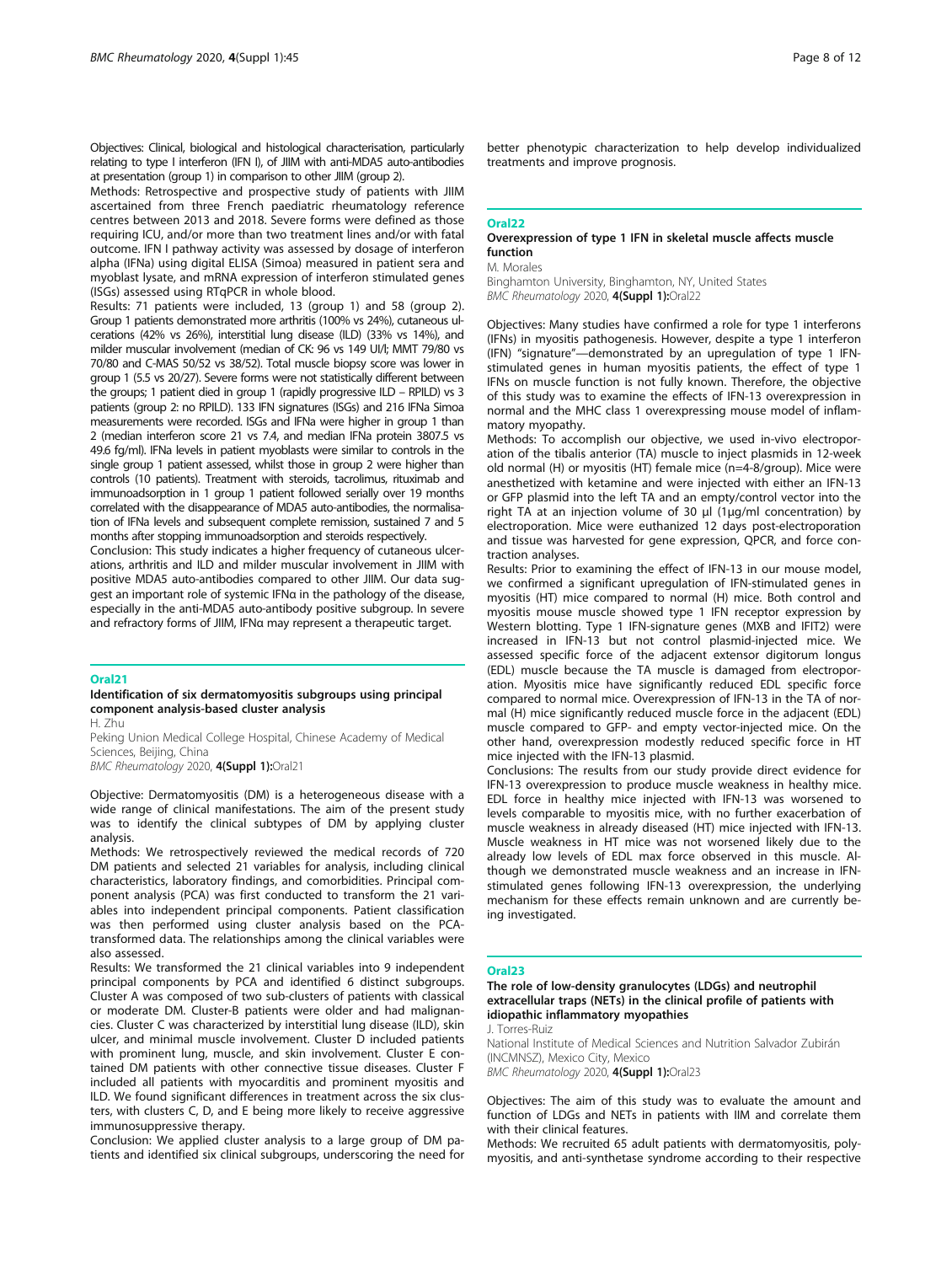classification criteria. The percentage of LDGs was assessed by flow cytometry as those CD10+, CD15+ and CD14- cells in the mononuclear fraction. Also, we evaluated NETosis from LDGs and their LL-37 content by confocal microscopy after positive selection with magnetic beads. The serum NETs were quantified by ELISA, detecting the complexes of DNA with either neutrophil elastase (NE) or MPO. Complete clinical response was defined as the absence of muscular and extra muscular disease activity while taking immunosuppressive therapy.

Results: The most frequent diagnosis was adult onset dermatomyositis (DM) (67.6%). Patients with calcinosis (1.17 vs 0.32%, P=0.035) and dysphagia (1.66 vs 0.32%, P=0.028) had higher amount of LDGs. Likewise, LDGs correlated with disease activity scales (including MMT8 (R=-0.4, p=0.001, physician (R=0.319, P=0.011), and patient visual analogue scale (VAS) (R=0.3, P=0.013), ALT (R=0.31, P=0.011), AST (R=0.29, P=0.018), muscle damage VAS (R=0.33, P=0.001), cutaneous damage VAS (R=0.31, P=0.011), damage extension (R=0.32, P=0.009), damage severity (R=0.29, P=0.017). Only 23.9% of patients had clinical complete response and had significantly lower levels of LDGs (0.17 (0.08-0.49) vs 0.46 (0.23-1.35), P=0.030). Patients with DM in complete clinical response had lower levels of DNA-NE complexes (1 vs 1.13, P=0.037), whilst those with calcinosis had a higher amount  $(1.35 \text{ vs } 1, \text{ P=0.04}).$  There was a trend towards a higher amount of DNA-NE complexes in patients with capillary thrombosis (1.21 vs 1, P=0.06). The expression of LL37 in the LDG NETs from patients with DM in complete clinical response was higher in comparison to that of normal density granulocytes (NDG) (453 vs 35, P=0.0058) and in comparison with healthy donor NDG (453 vs 62, P=0.02).

Conclusions: LDGs are expanded in subjects with active IIM, vasculopathy (calcinosis) and dysphagia. LDGs correlate with disease activity and damage scales. Also, patients with active DM and those with calcinosis have a higher amount DNA-NE complexes. Furthermore, the expression of LL37 in NETs from LDGs is higher in patients with DM which could contribute to the type I IFN signature in this disease. Our findings support the role of NETs in the pathophysiology of IIM, especially in patients with DM and vasculopathy.

#### Oral24

Auto-antibodies targeting components of sarcolemma membrane repair: A pathogenic mechanism in inflammatory myopathies

W. Jarjour The Ohio State University, Columbus, OH, United States BMC Rheumatology 2020, 4(Suppl 1):Oral24

Introduction: Idiopathic inflammatory myopathies (IIM) represent a group of disorders causing chronic inflammation and significant damage to skeletal muscle due to an unchecked autoimmune response. Two mouse models of IIM have recently provided new insights into the pathogenesis of the disease. The synaptotagmin VII null (Syt VII-/-) mouse is characterized by defects in membrane resealing and presents with a mild myositis at one month of age. A more robust model of IIM combines knock-out of Syt VII with a FoxP3 mutation resulting in a mouse with impaired membrane resealing and regulatory T-cell deficiency. Tripartite motif (TRIM) proteins are another family that has a critical role in membrane repair. Here, we explore the presence of a pathogenic mechanism involving sarcolemma membrane repair that is responsible for initiation and/or propagation of muscle inflammation.

Methods: Autoantibodies directed to TRIM family protein members were examined by immunoblotting and/or ELISA. Membrane repair was monitored ex vivo using an established assay where the membrane of individual muscle fibers of intact skeletal muscle bundles were injured using an infrared multi-photon laser. Confocal live cell imaging was used to record entry of FM4-64 dye, which only fluoresces once it enters the cell. To examine membrane fragility, mouse skeletal muscle was collected from wild type mice or RAG1-/- mice adoptively transferred with lymph node preparations from either Syt VII-/-/FoxP3-/Y mice or FoxP3-/Y. Tissue was analyzed by immunohistochemistry for evidence of inflammation and tissue injury.

Results: We have established by direct ELISA that auto-antibodies against TRIM72, a critical protein involved in sarcolemmal membrane repair, is elevated in IIM patient sera. We show, for the first time, that a deficiency in T-regulatory cells is not sufficient to induce sarcolemma fragility, however, purified antibodies against critical proteins that facilitate the sarcolemma repair process are sufficient to reduce membrane repair capacity. We also demonstrate that sarcolemma integrity is reduced in distal skeletal muscle in the absence of inflammation in our novel murine model of IIM. Moreover, we find that exogenous delivery of IIM (dermatomyositis, inclusion body myositis and polymyositis) patient serum containing antibodies to TRIM72 can compromise sarcolemma resealing in healthy skeletal muscle in an ex vivo laser injury assay.

Conclusion: These findings represent a novel mechanism in IIM whereby decreased sarcolemma integrity induces a vicious cycle of aberrant antigen presentation that directly contributes to the pathophysiology of idiopathic immune myopathies.

#### Oral25

## Investigating chaperone-mediated selective autophagy in immunemediated necrotizing myopathies

N. Fischer Charité - Universitätsmedizin Berlin, Berlin, Germany

BMC Rheumatology 2020, 4(Suppl 1):Oral25

Objective: Immune-mediated necrotizing myopathy (IMNM) is an idiopathic inflammatory myopathy that is histopathologically characterized by the simultaneous presence of necrotic myofibers, myophagocytosis and regenerating myofibers. Clinically, IMNM presents with subacute symmetric weakness of the proximal limbs. Non-rimmed vacuoles have been described in IMNM myofibers by others and us, but never been analysed in more detail. Vacuoles in other myopathies are associated with dysfunctional protein degradation systems of the cell. The objective of our study was to explore the nature and origin of the vacuoles and the involvement of protein degradation systems in IMNM.

Methods: Skeletal muscle biopsies of 54 patients with IMNM were analysed histopathologically. Additional qPCR studies on the transcription levels of genes involved in central protein degradation systems were conducted. sIBM patients and non-disease controls were used as comparison groups.

Results: Vacuoles were present in 77% of IMNM skeletal muscle biopsies. Vacuoles showed no staining for protein aggregates (amyloid, tau, TDP43, FUS, pa-Synuclein etc.), sarcolemmal proteins (Caveolin3, Dystroglycans, Dysferlin etc.) or lysosomal enzyme activity. Positive staining for autophagy-related proteins p62 and LC3 was detected in the great majority of IMNM muscles in a considerable amount of myofibres. Compared with healthy controls, significantly increased mRNA levels of p62 and LC3 were measured in IMNM muscle tissue, indicating active autophagy. Our investigations revealed a peculiar staining pattern of finely dotted, diffusely distributed p62 in the sarcoplasm of IMNM myofibers. This p62 staining pattern is present at a variable amount in 90% (n=45) of the biopsies analysed and stands in strong contrast to the focal p62 staining pattern found in sIBM. Investigating molecular chaperone systems involved in protein degradation, we found co-localization of p62-positive fibers with HSP70, alphaBCrystallin and Bcl-2-associated athanogene 3 (BAG3), strongly suggesting the specific activation of BAG3-mediated selective autophagy. P62 positive myofibers were decorated by sarcolemmal MHC class I, indicating the involvement of these very fibres into the immune response.

Conclusion: We show that non-rimmed vacuoles are frequently present in IMNM. We found that chaperone-associated autophagy is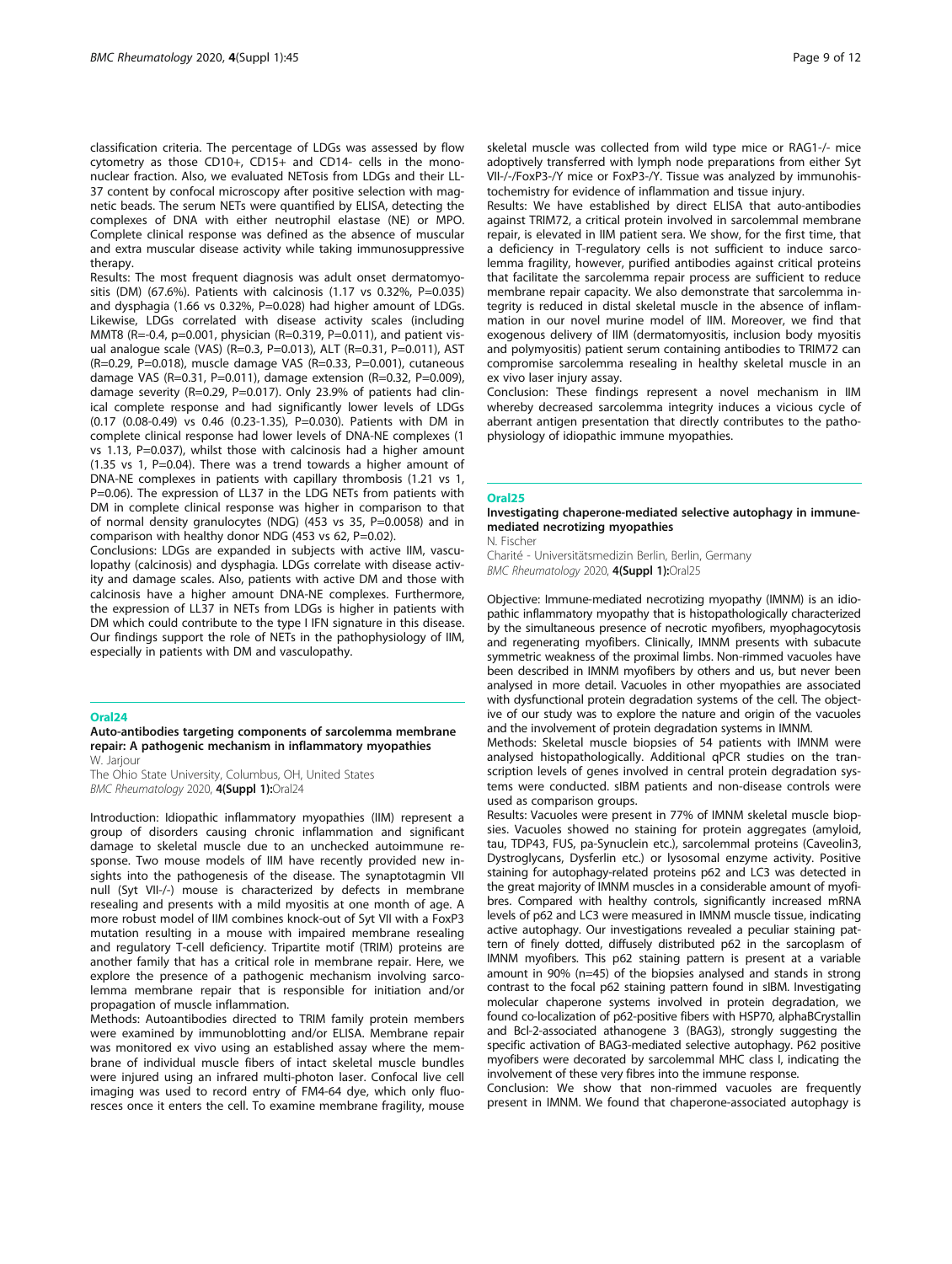highly activated in IMNM and differs morphologically from the expression pattern of sIBM. Molecules of the BAG3-mediated selective autophagy pathway can be found in IMNM and co-localize with p62. Compared with sIBM, BAG3 mRNA levels are increased in IMNM, suggesting a specific role of selective autophagy in IMNM. We also show a direct link between primarily non-immune mechanisms like autophagy with the immune response in IMNM.

#### Oral26

#### Severe axial and pelvifemoral muscle damage in immunemediated necrotizing myopathy evaluated by whole-body MRI O. Landon-Cardinal

Centre Hospitalier de l'Université de Montréal, Montréal, Canada BMC Rheumatology 2020, 4(Suppl 1):Oral26

Objectives: Immune-mediated necrotizing myopathy (IMNM) is associated with early thigh muscle damage on MRI. Pattern and severity of muscle damage in other muscle groups and its relationship with clinical and serological features remain to be clarified.

Methods: IMNM patients with a whole-body MRI (WB-MRI) (n=42) were included as well as 60 IBM patients as controls. Each muscle groups (n=55) were evaluated and fat replacement was estimated in T1 sequence using the Mercuri score  $(1=$  normal;  $2=$  mild, fat replacement < 30%, 3=moderate, 30-60%; 4=severe, > 60%). Overall lesion load was defined as the sum of all abnormal Mercuri scores (percentage) and lesion load quotient was defined as the overall lesion load divided by disease duration (years). Multidimensional analysis was performed to define homogenous groups of patients and to assess linear relationships between variables.

Results: IMNM patients (anti-HMGCR, n=25; anti-SRP, n=12 and seronegative, n=5) at WB-MRI were aged 48.1±15.8 years and had a disease duration of 9.8 ±8.1 years. Most severely affected muscle groups were located in the pelvifemoral (gluteus minimus: 2.71±1.15, gluteus medius: 2.6±1.17, great adductors: 2.55±1.27 and perineal: 2.43±1.42) and lumbar (lumbar extensors: 2.79±1.12) region. Unsupervised analysis showed two subgroups of patients: one with a mild lesion load (15±10%, n=32/42) and another with a severe lesion load (60 $\pm$ 10%, n=10/42: p < 0.001). In the first group, the mean disease duration before WB-MRI was 6.8 ±6.0 years compare to 19.5±5.7 years in the second (p < 0.0001). Correlational studies demonstrated that disease duration was the most important predictor of muscle damage (lumbar r=0.76, and pelvifemoral muscle groups r ranging from 0.55-0.73;  $p < 0.01$ ). Nonetheless, multivariate analyses - adjusted for disease duration, age at first symptoms and treatment initiation delay - demonstrated a more severe involvement of the great adductor ( $p=0.02$ ) and the vastus lateralis ( $p=0.02$ ) in female patients. No difference was found between overall lesion load quotient in IMNM compared to IBM (14 $\pm$ 14.9 vs 9.4 $\pm$ 8, p=0.3), but muscle involvement pattern was different. Muscle damage progression over time was more severe in the trapezius ( $p=0.05$ ), infraspinatus ( $p=$ 0.03), psoas (p < 0.001), iliac (p < 0.001), longus adductor (p=0.01) and pectinus ( $p < 0.001$ ) in IMNM.

Conclusion: IMNM is associated with a severe axial and pelvifemoral muscle damage. Disease duration and gender status are important predictors of muscle damage. IMNM and IBM patients have a comparable overall lesion load, but progression was more severe in some muscle groups.

#### Oral27

Role of MircoRNAs in immune-mediated necrotizing myopathy through regulation of myogenic differentiation-associated genes Y. Zuo

China-Japan Friendship Hospital, Beijing, China BMC Rheumatology 2020, 4(Suppl 1):Oral27

Objectives: Immune-mediated necrotizing myopathy (IMNM), as one of the subtypes of idiopathic inflammatory myopathy (IIM), is characterized by relatively severe proximal weakness, myofiber necrosis with minimal inflammatory cell infiltrate on muscle biopsy. MircoRNAs (miRNAs) regulate a wide range of developmental and physiological cellular processes including differentiation, proliferation, growth and apoptosis. In the past ten years, identification of differentially expressed miRNAs in muscle biopsy samples (myomiRs) from patients with inflammatory myopathies caused that miRNAs to be considered as new potential molecular pathogenesis. The aim of this study was to examine IMNM-related miRNAs and their target genes, as well as potential mechanisms involved in the onset of IMNM.

Methods: Multiple myomiRs which have been reported abnormally expressed in skeletal muscle or myocardial tissue were screened and qRT-PCR was conducted in muscle biopsy samples of 13 IMNM patients and 6 healthy controls to validate differentially expressed myomiRs in IMNM. Bio-informatic analysis was used to predict target genes of miR-NAs and double-luciferase reporter assay to confirm. Several tests including qRT-PCR, immunofluorescence, western blot analysis were performed in vitro and in vivo to further explore possible pathogenesis of IMNM.

Results: The levels of miR-23a-3p, miR-146a-5p and miR-150-5p were significantly down-regulated in IMNM patients compared with healthy controls, and the predicted target gene of the three differentially expressed miRNAs was RNA binding protein, HuR, which specific interacting with and regulating the stability of mRNA of myogenic regulatory factors (MRF) including MyoD and Myogenin. HuR mRNA expression was significantly decreased in muscle tissue of IMNM patients compared with healthy controls (p=0.016). Neural cell adhesion molecule (NCAM) was used as the marker of regenerating muscle fibers. Immunofluorescence histochemical double staining technique was performed with specific antibodies against HUR and NCAM in muscle biopsy samples of IMNM patients. Staining results showed that HUR expressed in the nucleus of mature myocytes and in the cytoplasm of regenerating muscle cells. Furthermore, human myoblasts were cultured and then induced to differentiate. At the onset of myogenesis in differentiating human myoblasts, immunofluorescence showed HuR cytoplasmic abundance increased dramatically, returning to a predominantly nuclear presence upon completion of myogenesis, and staining results were consistent with the observation by western blot analysis.

Conclusion: MiR-23a-3p, miR-146a-5p and miR-150-5p can influence human myoblast differentiation by regulating the expression of HUR and possibly participate in the pathogenesis of IMNM.

#### Oral28

The interferon gene signature in dermatomyositis, the antisynthetase syndrome, immune-mediated necrotizing myopathy, and inclusion body myositis: A comparative study

I. Pinal-Fernandez

National Institutes of Health (NIH), National Institute of Arthritis and Musculoskeletal and Skin Diseases (NIAMS), Bethesda, MD, United States BMC Rheumatology 2020, 4(Suppl 1):Oral28

Objectives: Activation of the type I interferon (IFN1) pathway is a prominent feature of dermatomyositis (DM) muscle and may play a role in the pathogenesis of this disease. However, the relevance of the IFN1 pathway in patients with other types of myositis, such as the antisynthetase syndrome (ASyS), immune-mediated necrotizing myopathy (IMNM), and inclusion body myositis (IBM), is largely unknown. Moreover, the activation of the type II interferon (IFN2) pathway has not been previously explored in myositis. In this study, our objective was to analyze both IFN1 and IFN2 pathway activation in muscle biopsies obtained from patients with different forms of myositis.

Methods: RNAseq was performed on muscle biopsy samples from 119 patients with DM, IMNM, ASyS, or IBM as well as on 20 normal muscle biopsies. The expression of IFN1- and IFN2-inducible genes was compared between the different groups.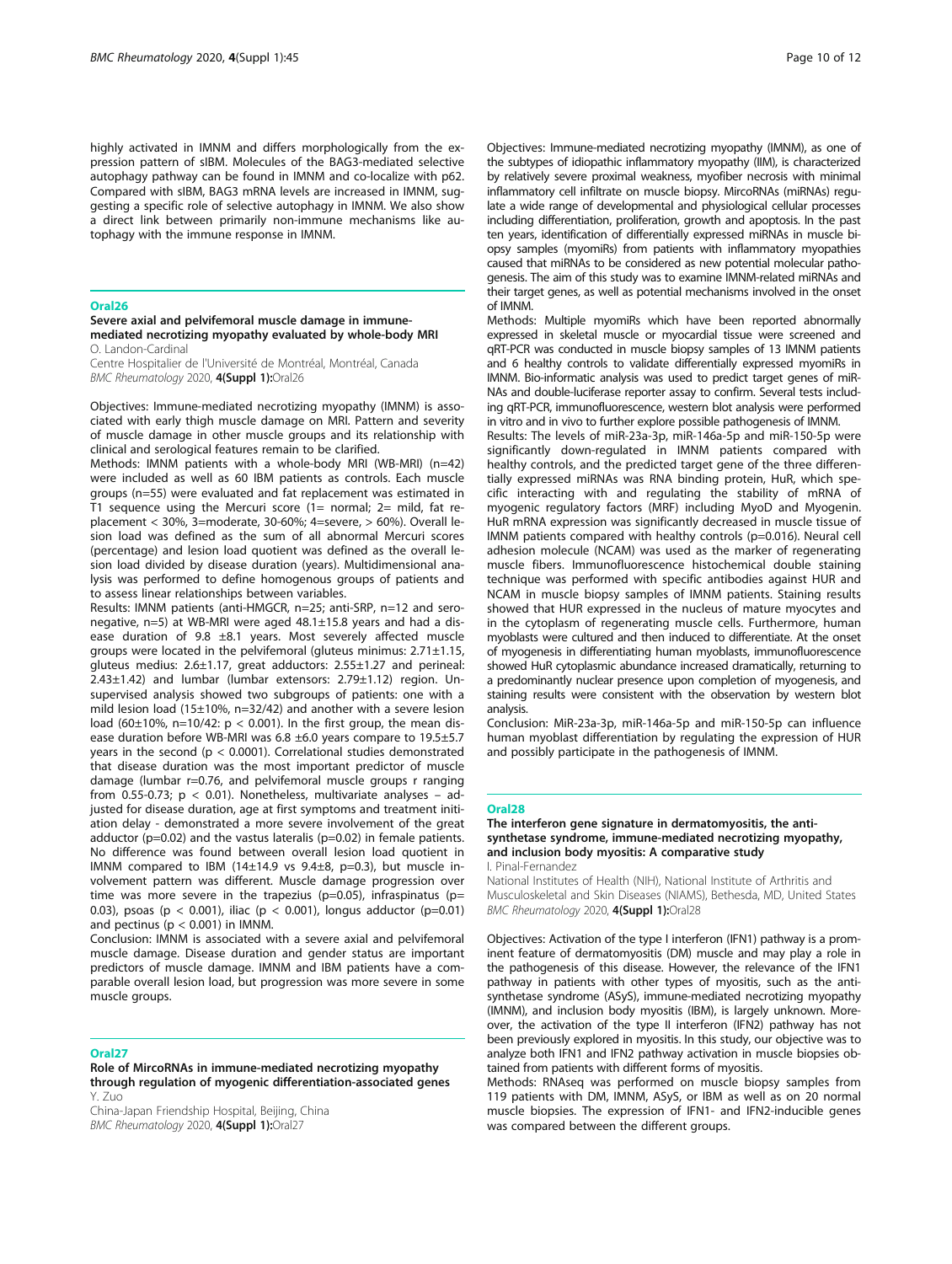Results: The expression of IFN1-inducible genes was high in DM, moderate in ASyS, and low in IMNM and IBM. In contrast, the expression of IFN2-inducible genes was high in DM, IBM, and ASyS but low in IMNM. The expression of IFN-inducible genes was correlated with indicators of disease activity. Of note, ISG15 expression levels alone performed as well as composite scores relying on multiple genes to monitor activation of the IFN1 pathway in myositis muscle biopsies.

Conclusions: IFN1 and IFN2 pathways are differentially activated in different forms of myositis. This observation may have therapeutic implications since immunosuppressive medications may preferentially target each of these pathways.

#### Oral29

Evaluation of a novel particle-based assay for detection of myositis specific antibodies

K. Malyavantham Inova Diagnostics, San Diego, CA, United States BMC Rheumatology 2020, 4(Suppl 1):Oral29

Objectives: Myositis specific antibodies (MSA) represent important diagnostic tools and also help stratify idiopathic inflammatory myositis (IIM) patients with particular clinical features, treatment responses, and disease outcomes. Standardization of MSA detection is of high importance because these antibodies also have the potential to be used in classification criteria. The objective of this study was to evaluate the clinical performance of a novel particle based multi-analyte technology (PMAT) for the detection of MSA

Methods: The study included 464 patient samples collected at Hospital Vall d'Hebron, Univeristy of Barcelona, most of whom had a diagnosis of IIM (n=264). As controls, samples from patients with myositis like conditions (ML, n=20), rheumatoid arthritis (RA, n=33), systemic lupus erythematosus (SLE, n=40), Sjögren's syndrome (SjS, n=25), infectious diseases (ID, n=40) and healthy individuals (HI, n= 42) were included. All samples were tested using a novel fully automated particle-based multi-analyte technology (PMAT, Inova Diagnostics, research use only; Jo-1, Mi-2b, TIF1y, PL-12, SAE, EJ, MDA5, HMGCR, PL-7, SRP, NXP2) which utilizes paramagnetic particles with unique signatures and a digital interpretation system.

Results: The sensitivity/specificity of the individual MSA were: 19.7%/100% (Jo-1), 7.2%/100.0% (Mi-2), 3.0%/99.0% (NXP2), 3.8%/ 100.0% (SAE), 2.7%/100.0% (PL-7), 1.9%/99.5 (PL-12), 1.1%/100.0% (EJ), 15.5%/99.5% (TIF1y), 8.3%/98.5% (MDA5), 6.1%/99.0% (HMGCR) and 1.9%/98.5% (SRP). Of all IIM patients 136/262 tested positive for at least one of the MSA. In the individual control groups, 0/20 (0.0%) of ML, 2/33 (6.1%) of RA, 5/40 (12.5%) of SLE, 2/25 (8.0%) of SjS, 2/40 (5.0%) of ID and 1/42 (2.4%) of HI were positive for at least one MSA. Most of the control samples that tested positive had levels close to the cut-off (except one SRP and one PL-12). Only 6/264 (2.3%) IIM patients were positive for more than one antibody (MDA5/HMGCR, EJ/PL-7, 2 x MDA5/TIF1y, EJ/SAE, SAE/TIF1y). The overall diagnostic performance was: Sensitivity 68.2% (95% Confidence interval 62.3-73.5%), specificity 94.0% 95% CI 89.8-96.5) and odds ratio 33.8.

Conclusion: The novel PMAT used to detect a spectrum of MSA in IIM on a fully automated system showed good sensitivity and specificity in line with the known associations of MSA. Sensitivities and specificities of the individual MSA are within expected ranges.

#### Oral30

Optimization of muscle NMR imaged segmentation to best discriminate disease progression in adult patients with inflammatory myopathies H. Reyngoudt

Institute of Myology, Paris, France BMC Rheumatology 2020, 4(Suppl 1):Oral30 Objectives: Fat fraction (FF), as calculated from water-fat (Dixon) NMR images, is a largely accepted muscle imaging biomarker, which has been proposed as an outcome measure in most neuromuscular disorders these last few years. The question remains, however, as to whether specific muscle or muscle groups should be taken into consideration for longitudinal evaluation. Here, we compared three different neuromuscular disorders: immune-mediated necrotizing myopathy (IMNM), (sporadic) inclusion body myositis (IBM) and GNE myopathy (GNEM). The aim of this work was to compare whole-segment FF with individual muscle and muscle group FF values and identify the most efficient procedure to quantify disease progression, by comparing the standardized response means (SRM).

Methods: Sixteen IMNM patients (18-74 years), ten IBM patients (18-75 years) and 10 GNEM patients (26-74 years) were scanned twice within a one-year interval on a clinical 3T Siemens PrismaFit NMR system. A fat/ water separation 3-point Dixon NMR sequence was acquired in thigh and leg. Regions of interest (ROIs) were drawn in the different individual muscles, in muscle groups, in weighted combinations of individual muscles and muscle groups, and the whole leg and thigh. Changes in FF (ΔFF) using all methods were compared using ANOVA. SRMs over 0.8 were evaluated as being highly responsive to ΔFF.

Results: In IBM, SRM values were > 0.8 for almost all approaches, which was less the case for GNEM and IMNM. Global FF of the thigh is very sensitive in IBM patients (SRM=1.3) although quadriceps FF gives slightly higher values (SRM=1.6). For GNEM patients, vastus lateralis (SRM=1.1) or quadriceps (SRM=0.9) are more sensitive to change in FF than global FF (SRM=0.7). In IMNM, global thigh FF gives also an SRM of 0.7 but semimembranosus FF seems a better candidate for evaluating the disease progression (SRM=1.5). Global leg FF is sensitive enough in both IBM and GNEM (SRM=0.8), but for IMNM gastrocnemius medialis (SRM=0.8) is the most sensitive candidate.

Conclusion: We demonstrated that the optimal muscle groups in terms of FF SRMs are different in three adult muscle disease. This suggests that individual muscle segmentation – a tedious step in using qNMR imaging to characterize muscle structural changes, is not always mandatory depending on the pathology. There has also been a recurrent quest by investigators for the most appropriate muscle (group) on which to focus the analysis. Still, as based on our results, generalization of the concept is premature in the present stage.

#### Oral31

Identification of novel auto-antibodies for idiopathic inflammatory myopathies using human proteome microarray L. Li

Peking Union Medical College Hospital, Chinese Academy of Medical Sciences, Beijing, China

BMC Rheumatology 2020, 4(Suppl 1):Oral31

Objectives: Idiopathic inflammatory myopathies (IIMs) are a group of clinically heterogeneous, inflammatory muscle disorders characterized by proximal and symmetric muscle weakness and multisystem involvement. Autoantibodies are important biomarkers for IIMs, aiding in diagnosis, classifying patients into more homogeneous groups, and understanding additional clinical complications and responses to treatment. We aimed to employed human proteome microarrays, each composed of about 20,000 unique human proteins, to identify IIMsspecific autoantibodies.

Methods: A Three-Phase strategy was used. To screen candidate autoantigens, in Phase I, 90 serum samples collected from 40 IIMs patients, 30 autoimmune disease controls and 20 healthy subjects were probed individually to human proteome microarrays. To verify these candidates, in Phase II, a focused array with candidate IIMs-associated autoantigens was constructed, and this was used to profile a much larger cohort, comprised of serum samples collected from 397 IIMs patients (100 polymyositis, 217 dermatomyositis, 45 cancer-associated myositis, and 35 juvenile dermatomyositis), 197 disease controls (40 systemic sclerosis, 39 systemic lupus erythematosus, 40 primary Sjogren's syndrome, 39 rheumatoid arthritis, and 39 other chronic diseases), and 98 healthy controls. In Phase III, sera with high signal values (value > 3